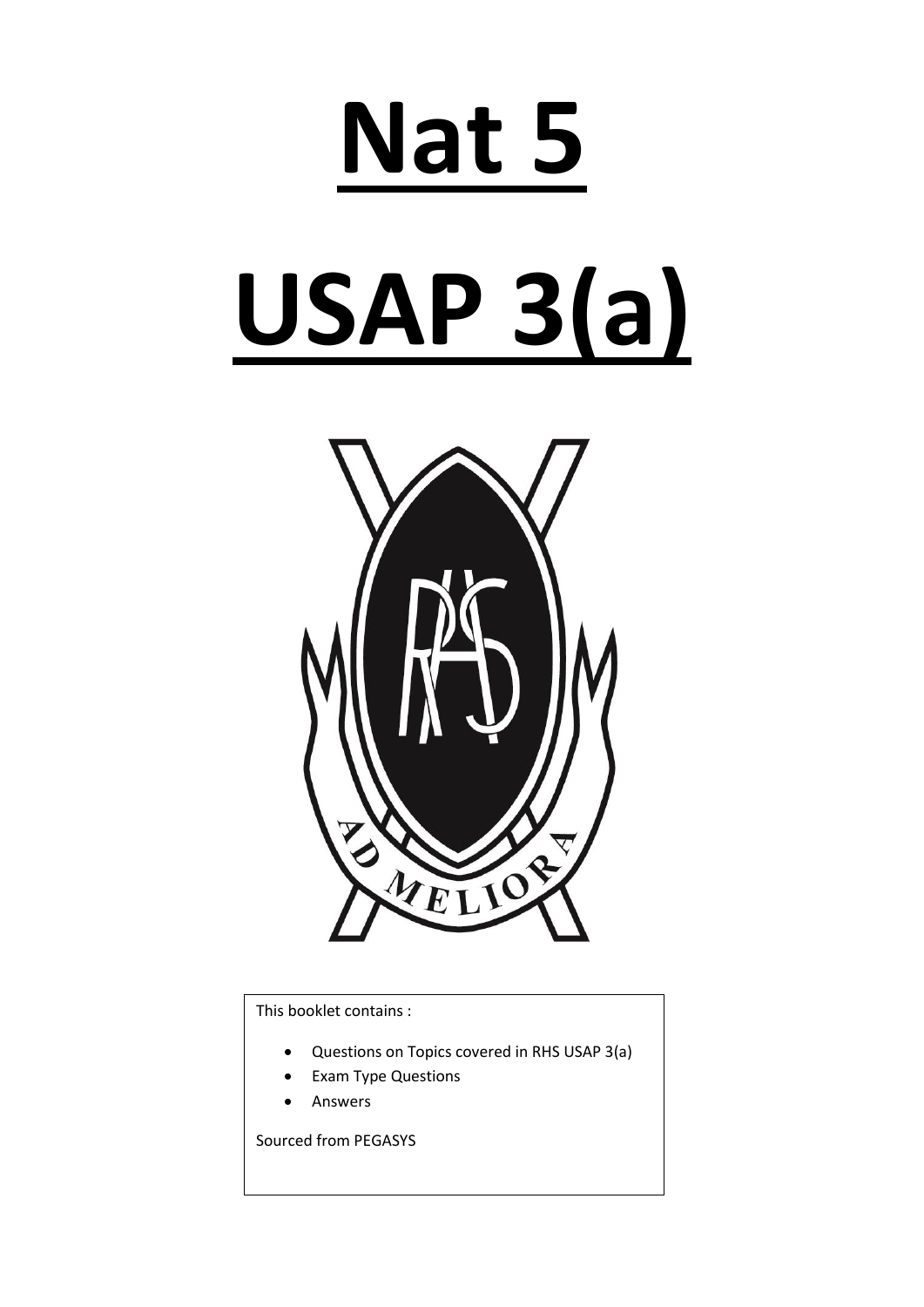## **USAP 3(a)**

- **APP 4.1 Comparing data sets using statistics**
	- **Compare data sets using calculated/determined:**
		- **Quartiles and interquartile range**
		- **Standard deviation**
- **APP 4.2 Forming a linear model from a given set of data**
	- **Determine the equation of a best – fitting straight line on a scattergraph and use it to estimate** *y* **given** *x*
- **REL 2.1 Recognise and determine the equations of quadratics from their graphs** 
	- **Equations of the form**  $y = kx^2$  **and**  $y = (x + p)^2 + q$  **for integer values of** *p, q* **and** *k*
- **REL 2.2 Sketching a quadratic function**
	- $\triangleright$  Equations in the form  $y = (x d)(x e)$  and  $y = (x + p)^2 + q$
- **REL 2.3 Identifying features of a quadratic function**
	- **Identify nature, coordinates of turning point and the equation of**  axis of symmetry of quadratic in the form  $y = k(x + p)^2 + q$  where k **= 1 or -1**
	- **Know the meaning of the roots of a quadratic equation**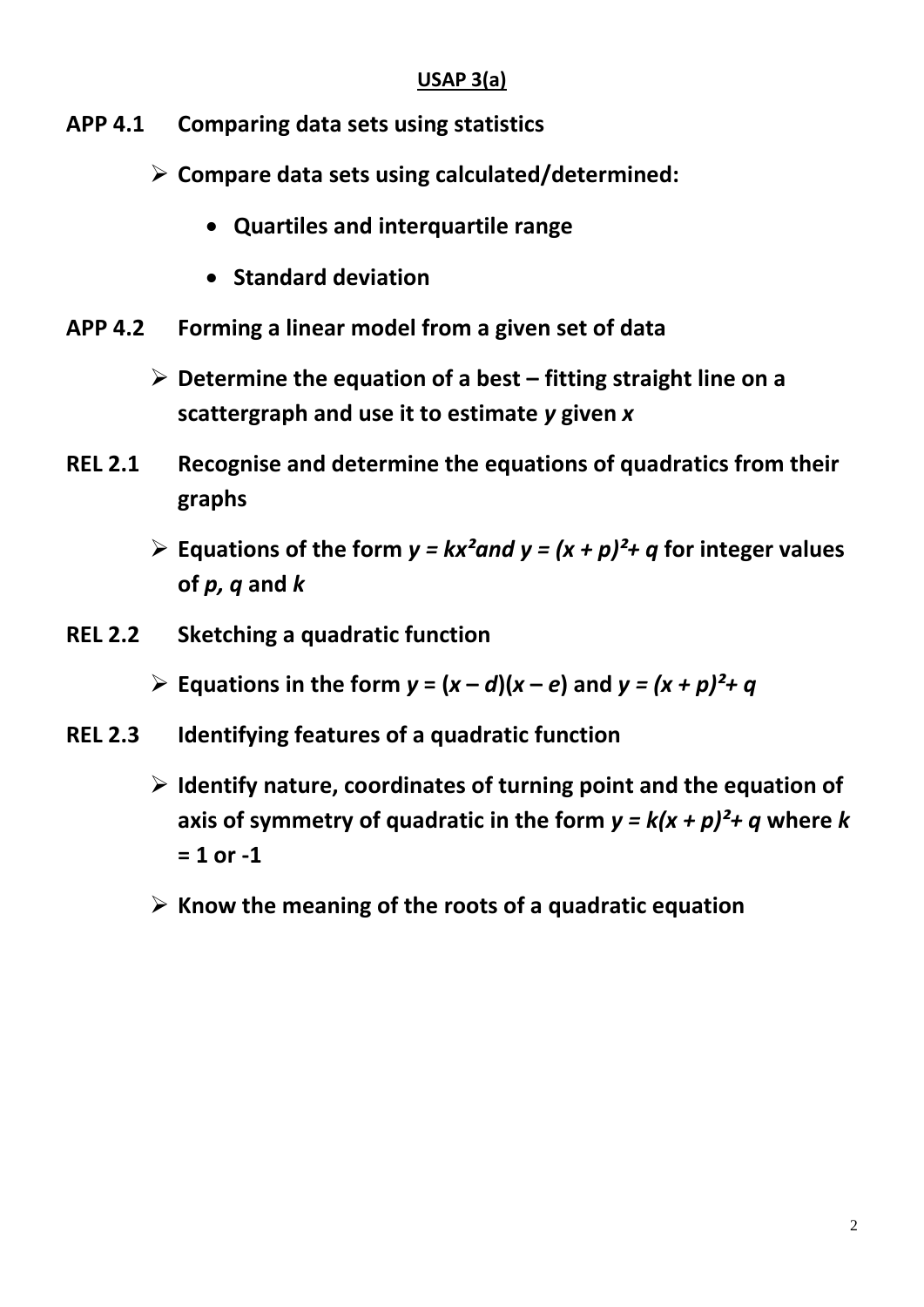## **APP 4.1 COMPARING DATA SETS**

.

## **QUARTILES AND INTERQUARTILE RANGE**

**1**. For each of the data sets below find the median, lower quartile, upper quartile and interquartile range.

| (a) | 2                | 4                                                           | $\overline{4}$ | 6            | $\tau$       | 8  | 10                        | 14  | 15          |                |                |    |
|-----|------------------|-------------------------------------------------------------|----------------|--------------|--------------|----|---------------------------|-----|-------------|----------------|----------------|----|
| (b) | 29               | 30                                                          | 32             | 33           | 34           | 37 | 40                        |     |             |                |                |    |
| (c) | 17               | 19                                                          | 20             | 22           | 23           | 25 | 26                        |     |             |                |                |    |
| (d) | $\boldsymbol{0}$ | $\boldsymbol{0}$                                            | $\overline{0}$ | $\mathbf{1}$ | $\mathbf{1}$ | 2  | 2                         | 2   | 3           | $\mathfrak{Z}$ | $\overline{4}$ |    |
| (e) | 1.8              | $1.8$ $2.8$ $2.9$ $4.0$                                     |                |              |              |    | $4.0 \quad 4.0 \quad 4.7$ |     | $5 \cdot 1$ | 5.2            | 5.3            |    |
| (f) |                  | 0.13 0.18 0.18 0.19 0.25 0.26 0.29 0.29 0.30 0.31 0.33 0.39 |                |              |              |    |                           |     |             |                |                |    |
| (g) | 133              | 136 136 138 140 141 143 145                                 |                |              |              |    |                           |     |             |                |                |    |
| (h) | 371              |                                                             | 375 376 379    |              |              |    | 380 384 385               | 387 | 389         | 390            |                |    |
| (i) | 57               | 58                                                          | 58             | 60           | 63           | 67 | 67                        | 69  | 82          | 85             | 86             | 90 |
| (j) | 11               | 11                                                          | 11             | 12           | 13           | 14 | 15                        | 15  | 16          | 18             | 20             |    |

**2**. For each of the data sets below find the median, lower quartile, upper quartile and interquartile range.

| (a) | 47           | 56                                     |    |                | 58 48 60 65 50                                                                      |                 |    | 52           | 61             | 53      | 63      |    |
|-----|--------------|----------------------------------------|----|----------------|-------------------------------------------------------------------------------------|-----------------|----|--------------|----------------|---------|---------|----|
| (b) | 12           | 20                                     | 27 |                | 15 35                                                                               | 16              | 26 | 34           | 38             | 24      | 26      |    |
| (c) |              | 149 165 154 167 170 179                |    |                |                                                                                     |                 |    | 151 168      | 158            |         |         |    |
| (d) | $\mathbf{1}$ | 8                                      | 3  | $\overline{1}$ | 2                                                                                   | $5\overline{)}$ | 3  | $\mathbf{1}$ | $\overline{4}$ | 3       | 2       |    |
| (e) |              | 108 114 132 95 144 120 116 125 172 188 |    |                |                                                                                     |                 |    |              |                |         | 155 160 |    |
| (f) | 65           | 74                                     | 59 | 43             | 63                                                                                  | 52              | 48 | 63           | 67             | 85      | 92      | 48 |
| (g) | 190          |                                        |    |                | 165 174 187 166 172 184 190 166                                                     |                 |    |              |                | 183     | 180     |    |
| (h) |              | 325 363 347 359 314 329 364 372 301    |    |                |                                                                                     |                 |    |              |                | 317 346 |         |    |
| (i) | 0.5          |                                        |    |                | $1 \cdot 3$ $0 \cdot 4$ $1 \cdot 0$ $0 \cdot 9$ $1 \cdot 4$ $0 \cdot 8$ $0 \cdot 9$ |                 |    |              | $1 \cdot 1$    | 0.6     |         |    |
| (j) | 10           | 13                                     | 11 | 11             | 20                                                                                  | 10              | 10 | 14           | 50             | 10      | 11      | 10 |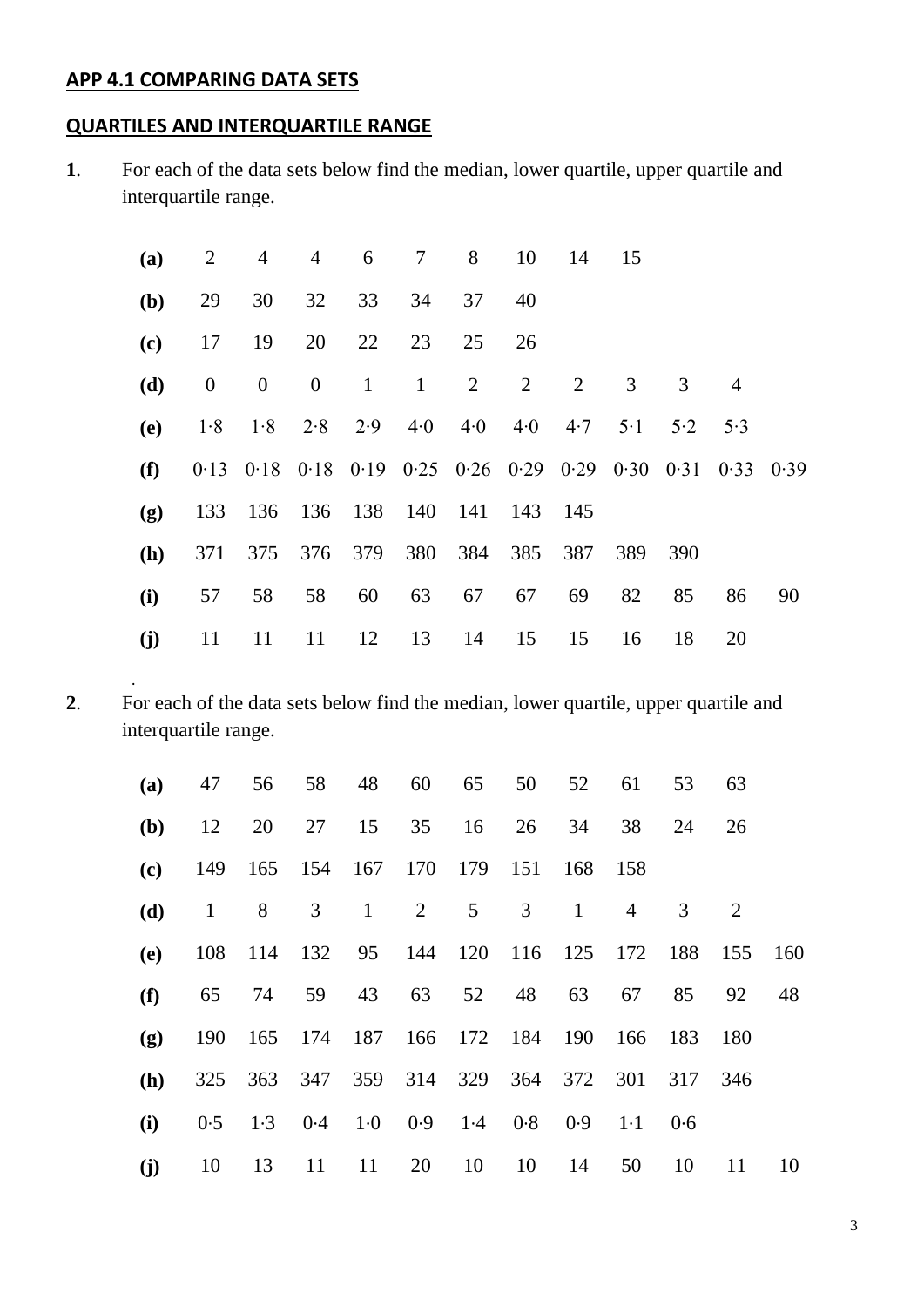## **COMPARING DATA SETS**

#### **STANDARD DEVIATION**

| (a) | 20   | 21   | 19           | 22  | 21                   | 20  | 19           | 20   | 21   | 20         |     |
|-----|------|------|--------------|-----|----------------------|-----|--------------|------|------|------------|-----|
| (b) | 303  | 299  | 306          | 298 | 304                  | 307 | 299          | 302  | 305  | 299        | 300 |
| (c) | 15.3 | 14.9 | $15 \cdot 1$ |     | $15.2$ $14.8$ $14.7$ |     | $15 \cdot 1$ | 14.8 | 15.0 | 15.0       |     |
| (d) | 87   | 89   | 84           | 88  | 89                   | 87  | 86           | 87   | 86   | 87         |     |
| (e) | 48   | 73   | 29           | 82  | 54                   | 43  | 95           | 41   | 92   | 71         |     |
| (f) | 4.4  | 4.6  | 4.8          | 4.0 | 4.2                  | 4.3 | 4.5          | 4.7  | 4.9  | $4\cdot 1$ |     |
| (g) | 0.2  | 0.3  | 0.4          | 0.2 | 0.2                  | 0.0 | 0.4          | 0.1  | 0.2  | 0.3        |     |
| (h) | 40   | 40   | 39           | 38  | 38                   | 40  | 40           | 42   | 40   | 39         |     |

**1**. Calculate the mean and standard deviation for the following sets of data.

**2**. A third year pupil conducting an experiment with a die got the following results

|  |  | $6 \t 1 \t 1 \t 4 \t 4 \t 2 \t 2 \t 6 \t 5 \t 6$ |  |  |
|--|--|--------------------------------------------------|--|--|
|  |  | $1 \t 1 \t 1 \t 5 \t 1 \t 4 \t 2 \t 3 \t 4 \t 6$ |  |  |
|  |  | $1 \t 4 \t 4 \t 1 \t 5 \t 4 \t 4 \t 3 \t 6 \t 2$ |  |  |
|  |  | $5 \t 3 \t 5 \t 6 \t 3 \t 2 \t 6 \t 5 \t 5 \t 2$ |  |  |
|  |  | $3 \t1 \t4 \t5 \t2 \t4 \t1 \t4 \t3$              |  |  |

**(a)** Show these results in a frequency table

**(b)** Use your table to calculate the mean and standard deviation.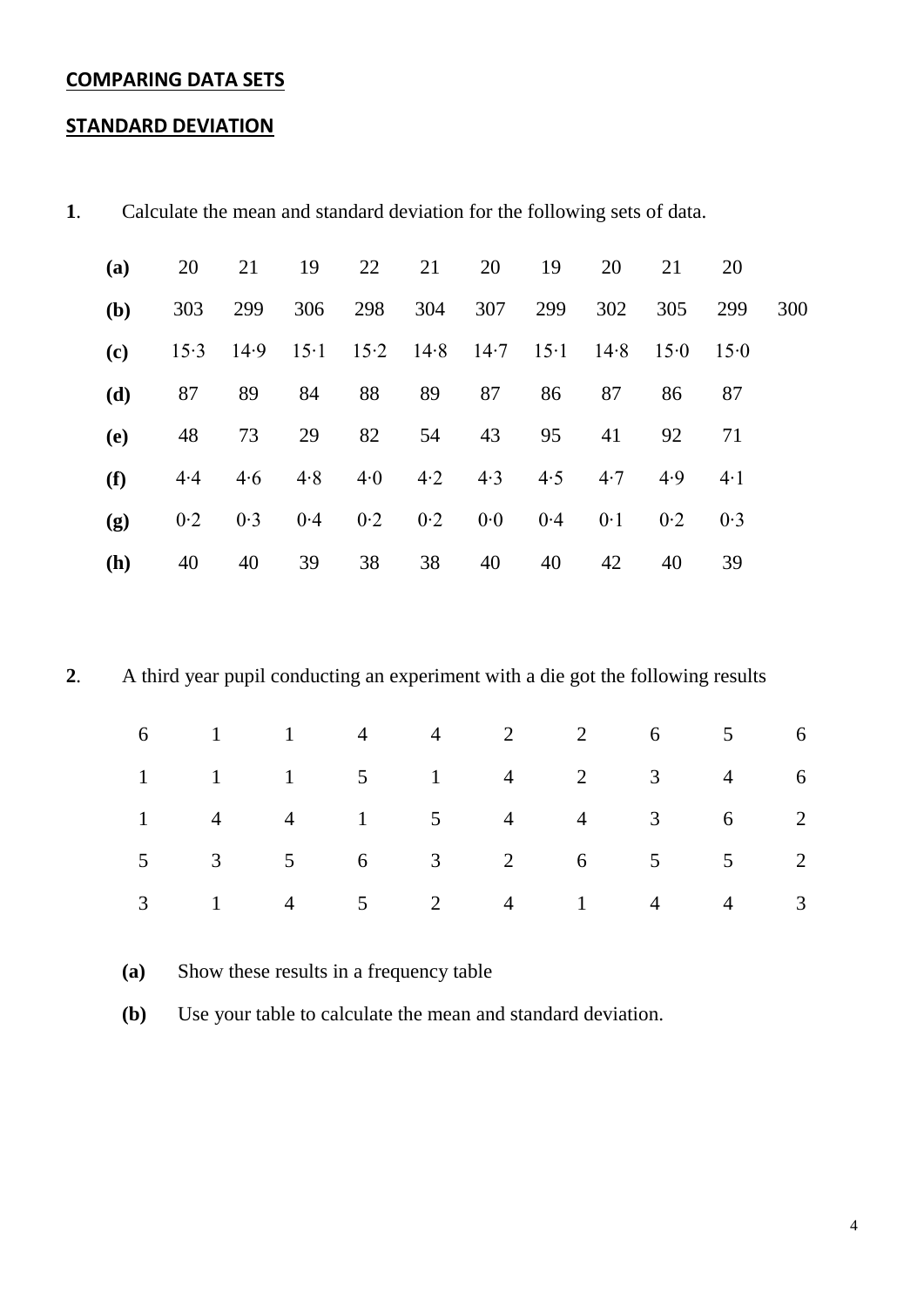**3**. A company that manufactures shoelaces spot checks the length (in cm) of the laces.

| Line A | $26.8$   27.2   26.5   27.0   27.3   27.5   26.1   26.4   27.9   27.3 |  |  |  |  |
|--------|-----------------------------------------------------------------------|--|--|--|--|
| Line B | $26.8$   26.7   27.1   27.0   26.9   27.0   27.3   26.9   27.0   27.3 |  |  |  |  |

Here are the results for two different production lines.

Calculate the mean and standard deviation and comment on any differences between line A and line B.

**4**. The running times, in minutes, of films shown on television over a week are as follows.

|  |  |  | 110  95  135  70  100  125  140  105  95  105 |  |
|--|--|--|-----------------------------------------------|--|
|  |  |  | 95 95 110 90 110 100 125 105 90 120           |  |

Calculate the mean and standard deviation.

**5.** The temperatures, in <sup>o</sup>C, at a seaside resort were recorded at noon over a 10-day period.

|  |  |  | 19 20 19 17 21 18 19 24 25 28 |  |
|--|--|--|-------------------------------|--|
|  |  |  |                               |  |

Calculate the mean and standard deviation.

**6**. John James plays golf with his brother Joe each month. They keep a note of their scores.

| John | 74 | 73 l | $74$ . |    | 73   71   73   72   75   73   73 |             |    |    |    |    | $\overline{72}$ |  |
|------|----|------|--------|----|----------------------------------|-------------|----|----|----|----|-----------------|--|
| Joe  | 68 | 74   | 70     | 67 |                                  | $80$   $81$ | 69 | 68 | 79 | 67 | 70              |  |

Calculate the mean and standard deviation and comment on John's and Joe's performance over the year.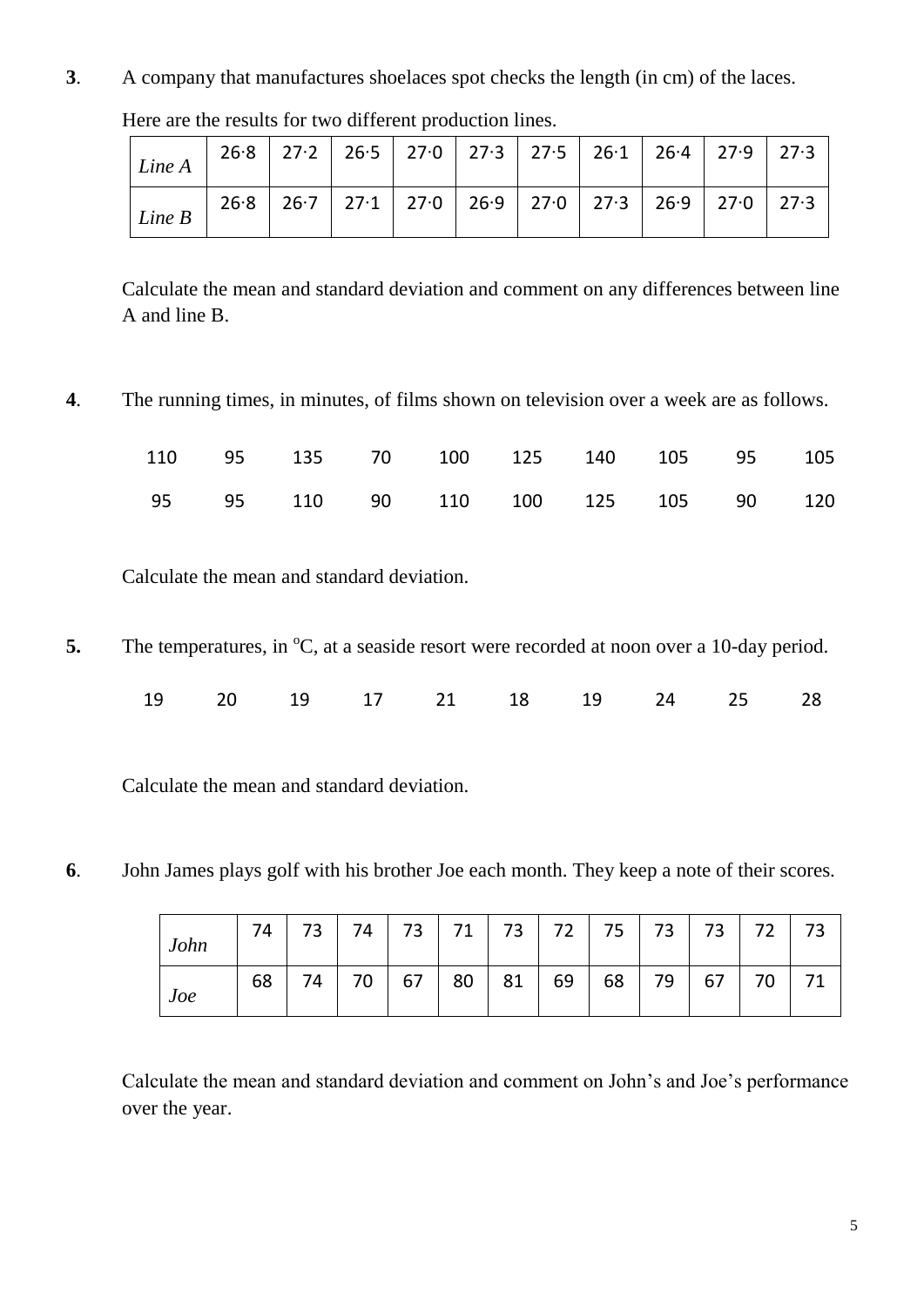**7**. The weekly takings in small store, to the nearest £, for a week in December and March are shown below

| December     | 2131 | 2893 | 2429 | 3519 | 4096 | 4810 |
|--------------|------|------|------|------|------|------|
| <b>March</b> | 1727 | 2148 | 1825 | 2397 | 2901 | 3114 |

Calculate the mean and standard deviation and comment on any differences.

**8**. Two sixth year classes take part in a Sponsored Fast for Famine Relief. The number of hours each pupil lasted are shown below.

| 6C1        | 20 | 22 | 21 | 20 <sup>1</sup> | 22 $\vert$      | 20   22   20 |           | $20 \mid 24 \mid$ | 21 | 22              | 23 | $22 \mid 22$ |                                                    | 23 |
|------------|----|----|----|-----------------|-----------------|--------------|-----------|-------------------|----|-----------------|----|--------------|----------------------------------------------------|----|
| <i>6C2</i> | 15 | 20 | 24 | $23 \mid$       | 22 <sup>1</sup> | 24           | $18$   24 | 22   23           | 24 | 17 <sup>1</sup> | 20 | 24           | $\begin{array}{ c c c c c } \hline \end{array}$ 24 | 20 |

Calculate the mean and standard deviation for each class and comment on how well each class did.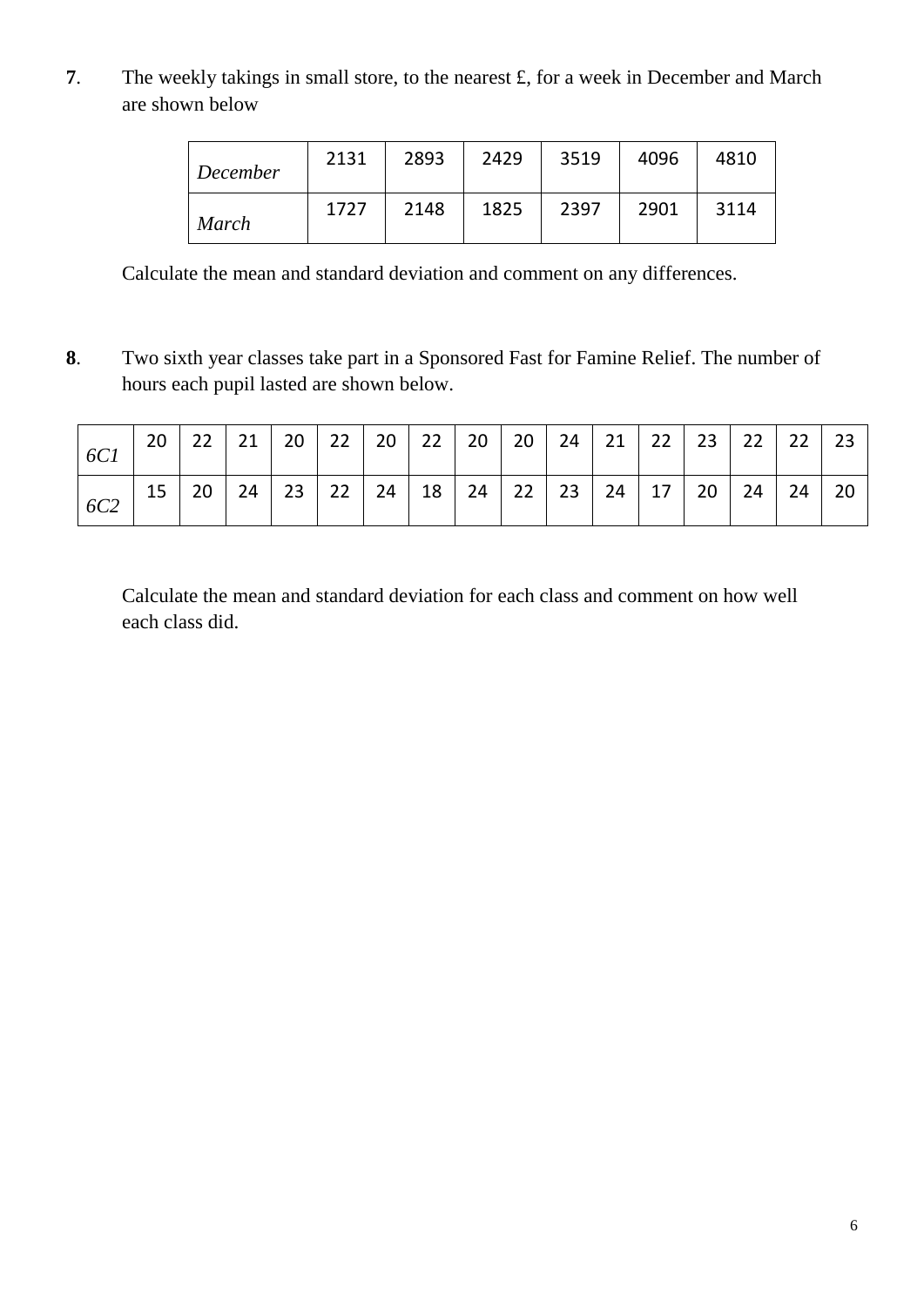# **APP 4.2 FORMING a LINEAR MODEL from a given SET of DATA**

**1**. Using the words positive, negative or no relation, describe the correlation in each of the diagrams below.



**2**. What do the diagrams tell you about the correlation between the two variables involved ?



**3**. A random survey of 20 pupils gave the following results

| Pupil               | $\mathbf{1}$ | $\overline{2}$ | 3     | 4     | 5    | 6    | $\overline{7}$ | 8    | 9    | 10   |
|---------------------|--------------|----------------|-------|-------|------|------|----------------|------|------|------|
| Age                 | 16           | 17             | 14    | 17    | 14   | 12   | 12             | 16   | 18   | 15   |
| Height(cm)          | 182          | 199            | 171   | 200   | 183  | 159  | 170            | 179  | 198  | 180  |
| Weight (kg)         | 71           | 78             | 69    | 66    | 54   | 60   | 46             | 72   | 76   | 63   |
| Cash carried (£)    | 4.23         | 10.90          | 25.50 | 1.43  | 2.98 | 6.24 | 3.18           | 0.72 | 1.98 | 0.25 |
|                     |              |                |       |       |      |      |                |      |      |      |
| <b>Pupil</b>        | 11           | 12             | 13    | 14    | 15   | 16   | 17             | 18   | 19   | 20   |
| Age                 | 18           | 18             | 17    | 16    | 11   | 11   | 13             | 12   | 14   | 14   |
| Height (cm)         | 190          | 179            | 187   | 169   | 160  | 151  | 150            | 171  | 170  | 182  |
| Weight (kg)         | 68           | 75             | 77    | 76    | 49   | 41   | 55             | 53   | 60   | 67   |
| <b>Cash carried</b> | 12.06        | 4.31           | 2.38  | 12.30 | 2.15 | 4.12 | 2.71           | 0.40 | 1.80 | 3.10 |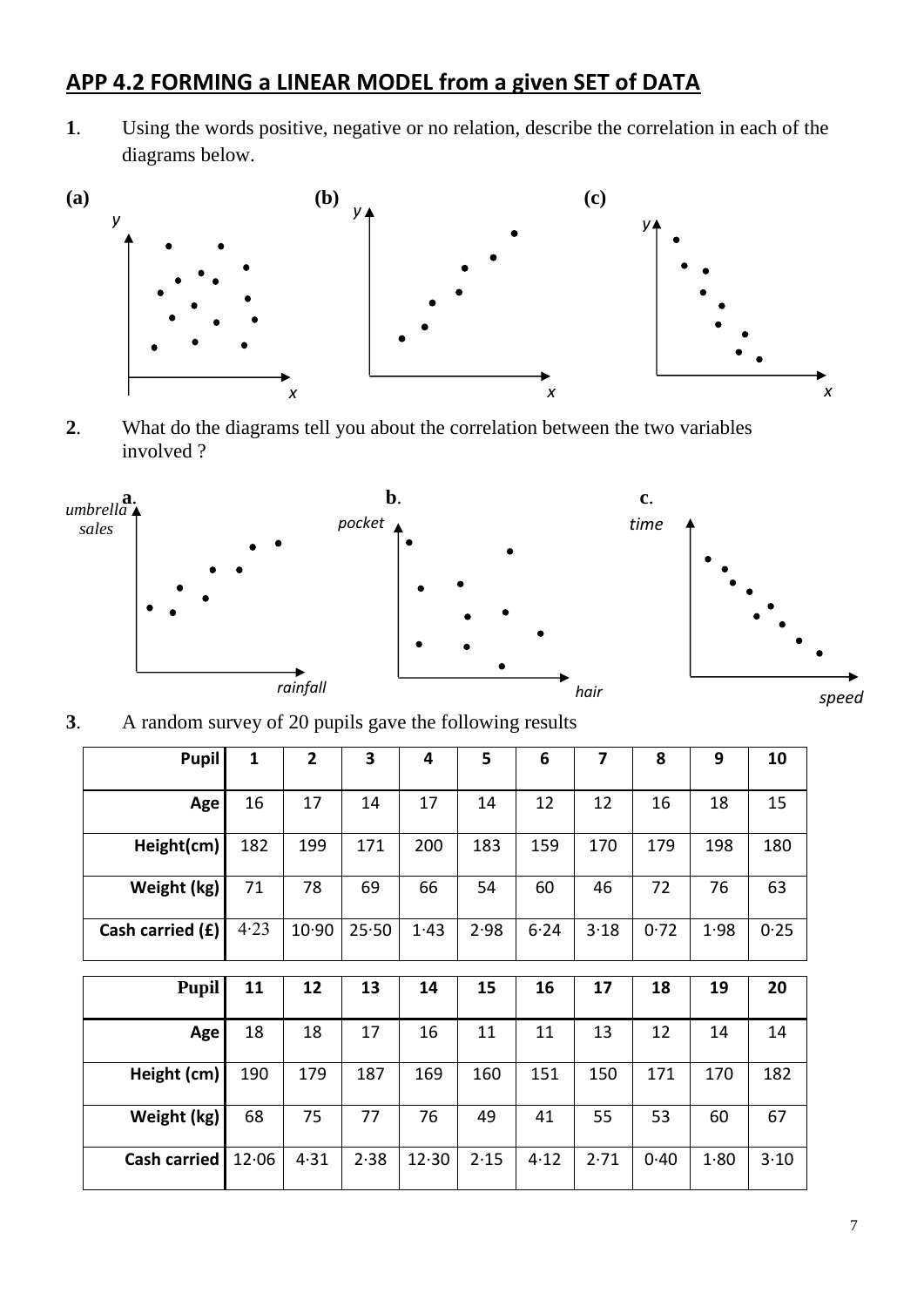Draw a scatter diagram to find out if there is a correlation between

- **(a)** age and height
- height and weight
- **(c)** age and weight
- **(d)** age and amount of cash carried.
- **4**. Copy these graphs and use your ruler to draw what you think is the line of best fit.



**5**. For the following sets of data, draw a scatter diagram and find the equation of the line of best fit.

| (a)                        |  |  | <b>x</b> 1 2 3 4 5<br><b>y</b> 5 7 8 10 12  | <b>(b)</b> |  | $\begin{array}{ c c c c c c }\hline \textbf{x} & 1 & 2 & 3 & 4 & 5 \\ \hline \textbf{y} & 2 & 2.5 & 2.5 & 3.5 & 3 \\ \hline \end{array}$ |  |  |
|----------------------------|--|--|---------------------------------------------|------------|--|------------------------------------------------------------------------------------------------------------------------------------------|--|--|
|                            |  |  |                                             |            |  |                                                                                                                                          |  |  |
|                            |  |  |                                             |            |  |                                                                                                                                          |  |  |
| $\left( \mathbf{c}\right)$ |  |  | <b>x</b> 6 7 8 9 10<br><b>y</b> 1 2 4 4 5 6 | (d)        |  | <b>x</b> 1 2 3 4 5<br><b>y</b> 8 6 5 4 2                                                                                                 |  |  |
|                            |  |  |                                             |            |  |                                                                                                                                          |  |  |
|                            |  |  |                                             |            |  |                                                                                                                                          |  |  |
| <b>(e)</b>                 |  |  | <b>x</b> 1 2 3 4 5<br><b>y</b> 8 10 8 5 3   | $\bf(f)$   |  | <b>x</b> 5 6 7 8 9<br><b>y</b> 6 5 5 5 4 5 5 5                                                                                           |  |  |
|                            |  |  |                                             |            |  |                                                                                                                                          |  |  |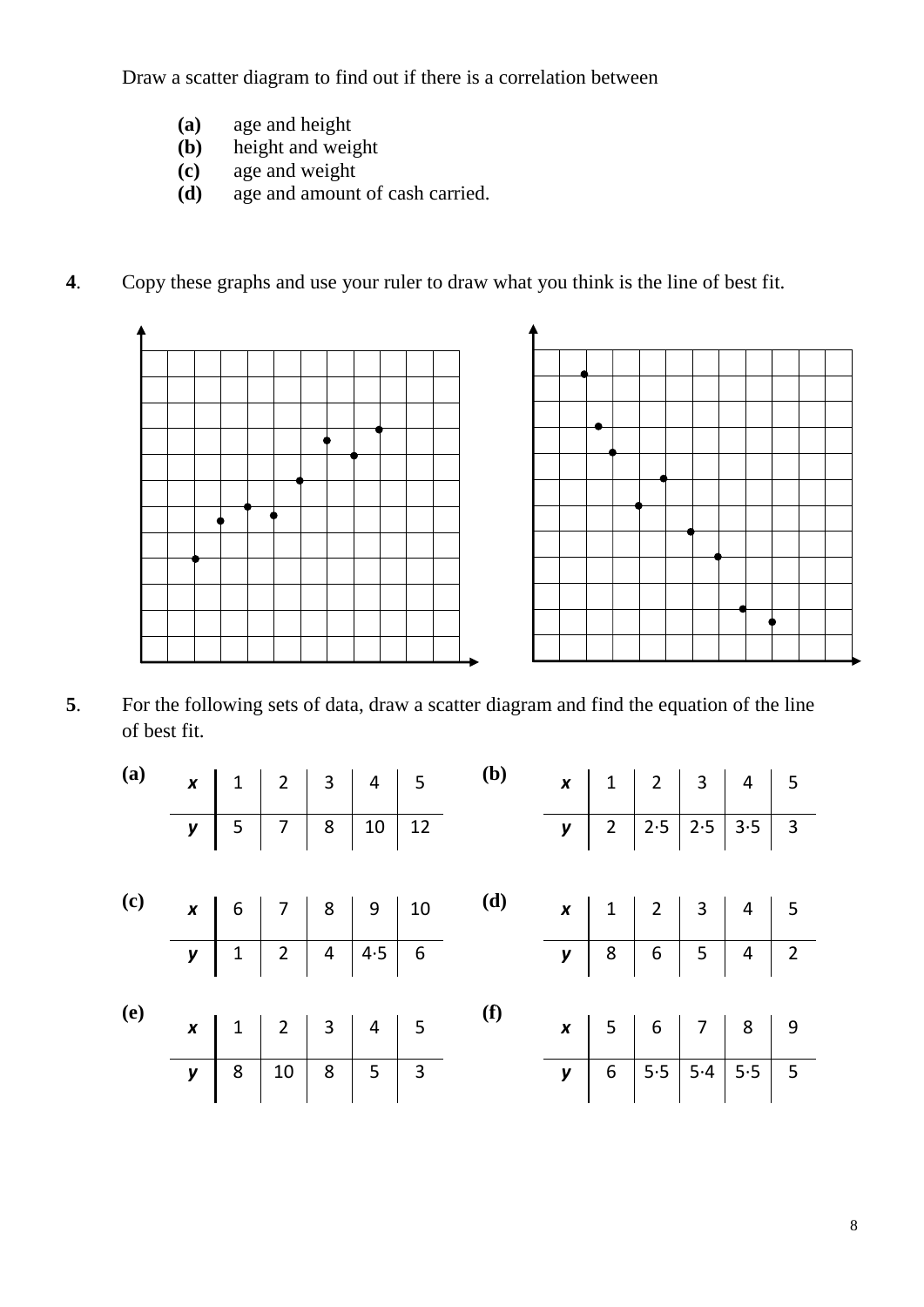**6**. The height of a plant measured over five days is shown below.

| Days (D)   |     |     |     |       |     |
|------------|-----|-----|-----|-------|-----|
| Height (H) | 1·6 | 1.9 | 2.5 | $3-4$ | 3.5 |

- **(a)** Plot the points and draw the best fitting straight line through them
- **(b)** Work out the equation of the line.
- **(c)** Use your line to estimate the height after 1½ days.

## **7**. The table shows the results of an experiment.

| X |     |      |                             |  |  |  |
|---|-----|------|-----------------------------|--|--|--|
|   | 9.2 | 12.0 | $18.3$   19.0   25.1   30.2 |  |  |  |

Plot the points, draw a best fitting straight line and find its equation.

**8**. The results below show the length of a spring when a force is applied.

| Force (F)  |     |     |     |     |     |     |
|------------|-----|-----|-----|-----|-----|-----|
| Length (I) | 3.0 | 3.9 | 4.8 | 5.9 | 6.9 | 8·1 |

- **(a)** Plot the points and draw the best fitting straight line through them.
- **(b)** Find the equation of the line.
- **(c)** Use your graph to estimate the length when a force of 4∙5 is applied.
- **9**. The following table gives the temperature of a bottle of water as it cools.

| Time, min $(T)$           |    |  |  |
|---------------------------|----|--|--|
| Temperature $(^{\circ}C)$ | 66 |  |  |

- **(a)** Plot the points and draw the best fitting straight line through them.
- **(b)** Find the equation of the line.
- **(c)** Use your graph to estimate the temperature after 2½ minutes.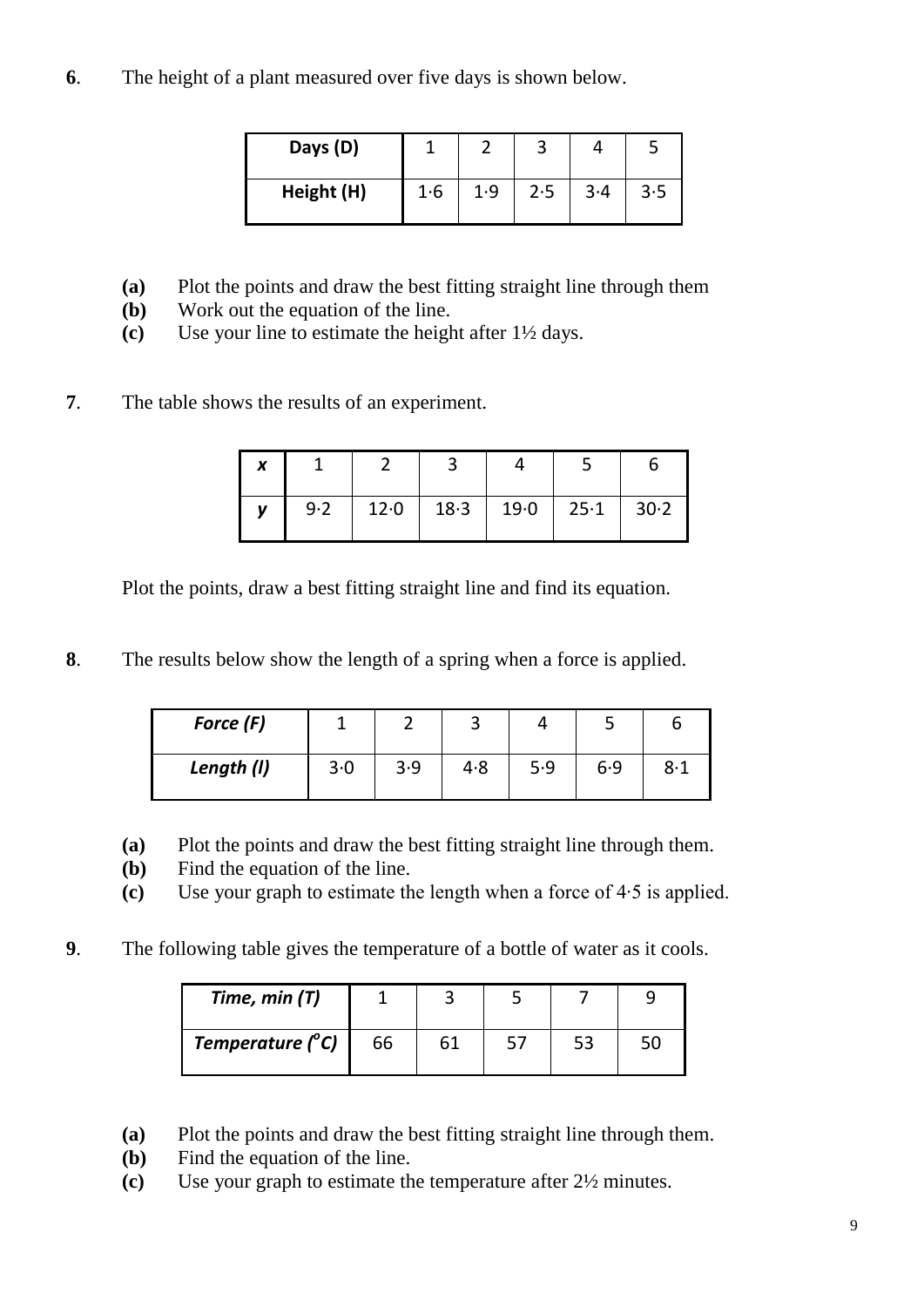**10**. The following table shows the speed of a car accelerating from rest.

| Time (secs)        |    |    |    |  |
|--------------------|----|----|----|--|
| <b>Speed (mph)</b> | 14 | 44 | 56 |  |

- **(a)** Plot the points and draw the best fitting straight line through them.
- **(b)** Find the equation of the line.
- **(c)** Use your graph to estimate the speed after 10 seconds.
- **11**. A restaurant manager finds that the cost of running his restaurant depends on the number of meals served.

| <b>Number of meals</b> | 10  | 20  | 30  | 40  | 50  | 60  |
|------------------------|-----|-----|-----|-----|-----|-----|
| Cost in £              | 188 | 192 | 220 | 216 | 232 | 248 |

- **(a)** Plot the points and draw the best fitting straight line through them.
- **(b)** Find the equation of the line.
- **(c)** Use your equation to estimate the cost when 35 meals are served.
- **12**. The results of an experiment are shown in the table below.

|  |  | $0 \mid 0.35 \mid 0.6 \mid 0.95 \mid 1.2 \mid 1.3$  |  |
|--|--|-----------------------------------------------------|--|
|  |  | $0.60$   $0.48$   $0.33$   $0.18$   $0.11$   $0.05$ |  |

- **(a)** Plot the points and draw the best fitting straight line through them.
- **(b)** Find the equation of the line.
- **(c)** Use your graph to estimate *R* when *V* is 0.8.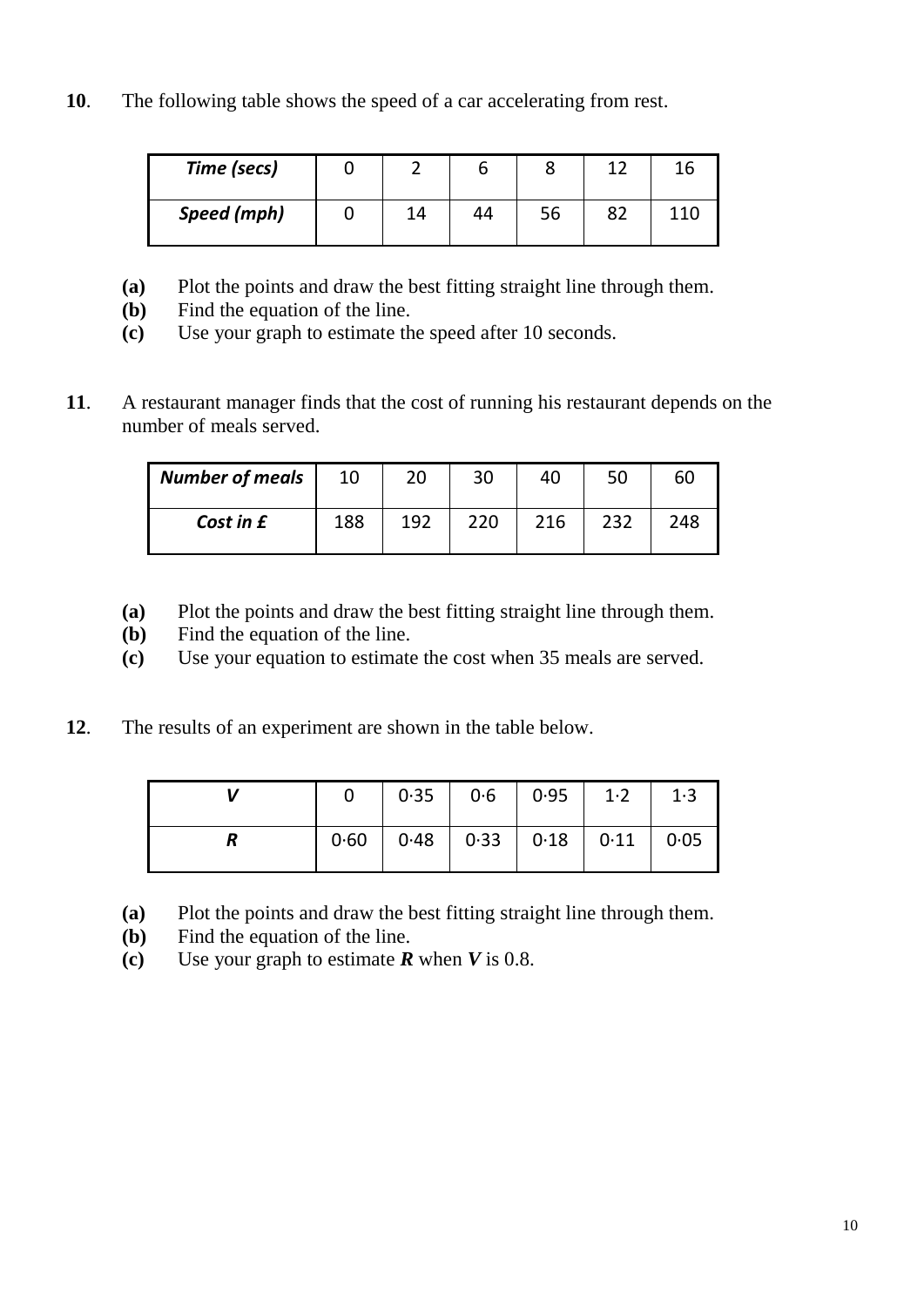#### **EXAM QUESTIONS**

#### **MEAN and STANDARD DEVIATION**

| 1. | The weights of 6 plums are                        |        |                |        |        |        |  |  |  |  |  |  |
|----|---------------------------------------------------|--------|----------------|--------|--------|--------|--|--|--|--|--|--|
|    | 40.5g                                             | 37.8g  | $42 \cdot 1g$  | 35.9g  | 46.3g  | 41.6g  |  |  |  |  |  |  |
|    | Calculate the mean and standard deviation.<br>(a) |        |                |        |        |        |  |  |  |  |  |  |
|    | The weights of 6 apples are                       |        |                |        |        |        |  |  |  |  |  |  |
|    | 140.5g                                            | 137.8g | $142 \cdot 1g$ | 135.9g | 146.3g | 141.6g |  |  |  |  |  |  |
|    |                                                   |        |                |        |        |        |  |  |  |  |  |  |

**(b) Write down** the mean and standard deviation.

**2.** During a recent rowing competition the times, in minutes, recorded for a 2000 metre race were

 $7.2$   $7.3$   $7.3$   $7.5$   $7.6$   $8.4$ 

- **(a)** Calculate the mean and standard deviation of these times. Give both answers correct to 2 decimal places.
- (b) In the next race the mean time was  $7 \cdot 76$  and the standard deviation was  $0 \cdot 49$ .

Make two valid comments about this race compared to the one in part (a).

**3.** 6 friends joined "Super Slimmers", a weight loss class. Their weights were recorded and the results are shown below.

65kg 72kg 74kg 81kg 90kg 98kg

**(a)** Calculate the mean and standard deviation of the weights.

After 6 weeks the mean weight was 74kg and the standard deviation was 8·6

**(b)** Compare the mean and standard deviation of the friend's weights.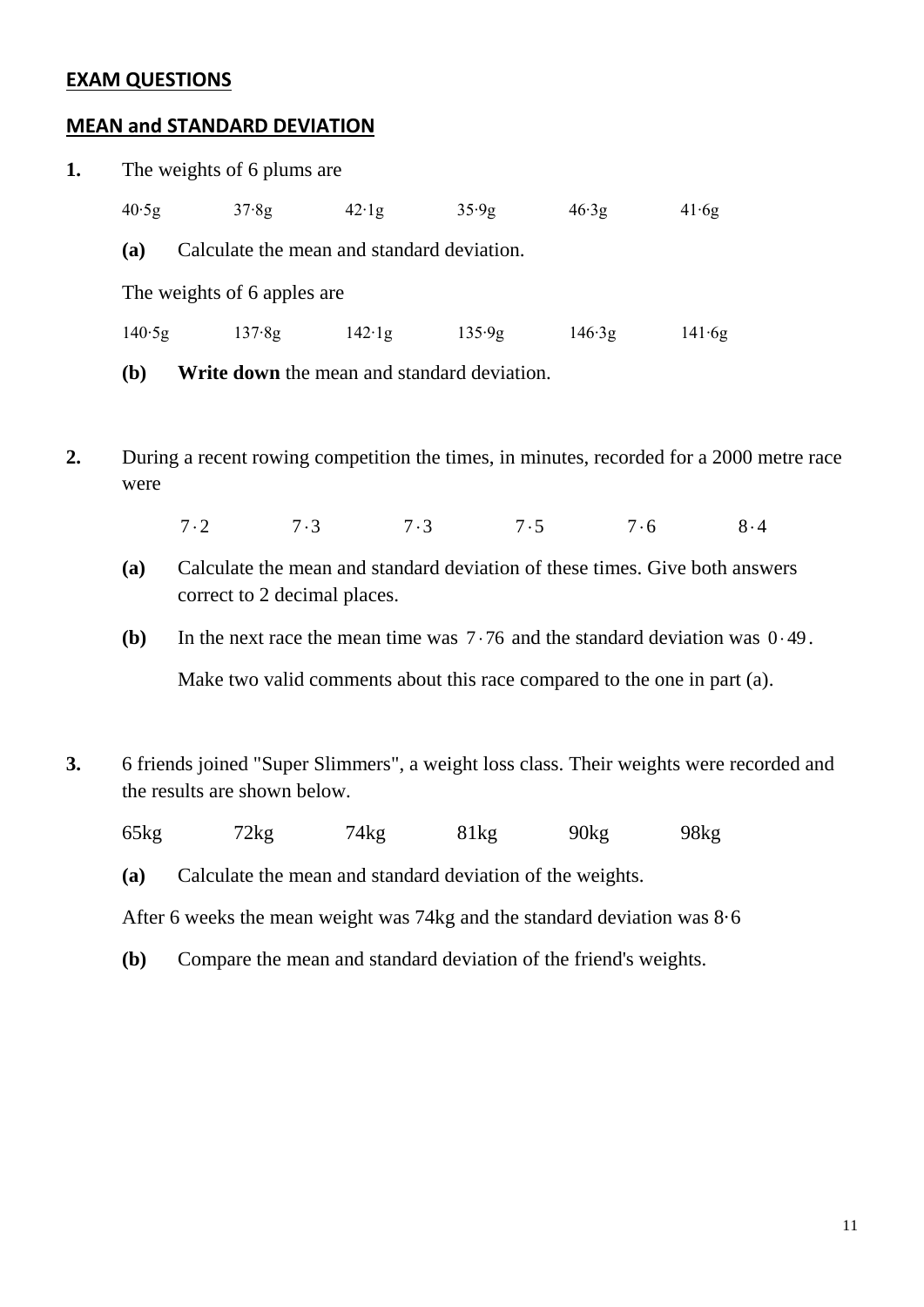- **4.** Stewart and Jenni complete a crossword puzzle every day. Here are the times (in minutes) that Stewart took to complete it each day for a week.
	- 63 71 68 59 69 75 57

**(a)** Calculate the mean and standard deviation for Stewart's times.

Every day Jenni took exactly 5 minutes longer than Stewart to complete the puzzle.

**(b)** Write down Jenni's mean and standard deviation.

**5.** The number of hours spent studying by a group of 6 student nurses over a week were

20 23 14 21 27 24

- **(a)** Calculate the mean and standard deviation of this data.
- **(b)** A group of student teachers had a mean of 21·5 and a standard deviation of 6. Make two valid comments to compare the study times of the 2 groups of students.
- **6.** Barbara is looking for a new 'A-Pod' and searches for the best deal.

The costs of the 'A-Pod' are shown below.

- £175 £185 £115 £87 £150 £230
- **(a)** Calculate the mean and standard deviation of the above data.
- **(b)** A leading competitor, the 'E-Pod', has a mean price of £170 and a standard deviation of 26·7. Make **two** valid comparisons between the 2 products.
- **7.** In Bramley's Toy Shop there are 6 styles of teddy bear. The price of each is sh

£19 £25 £17 £32 £20 £22

**(a)** Calculate the mean and standard deviation of these prices.

In the same shop the prices of the dolls have a mean of £22.50 and a standard deviation of 2∙3. .

**(b)** Compare the two sets of data making particular reference to the spread of the prices.

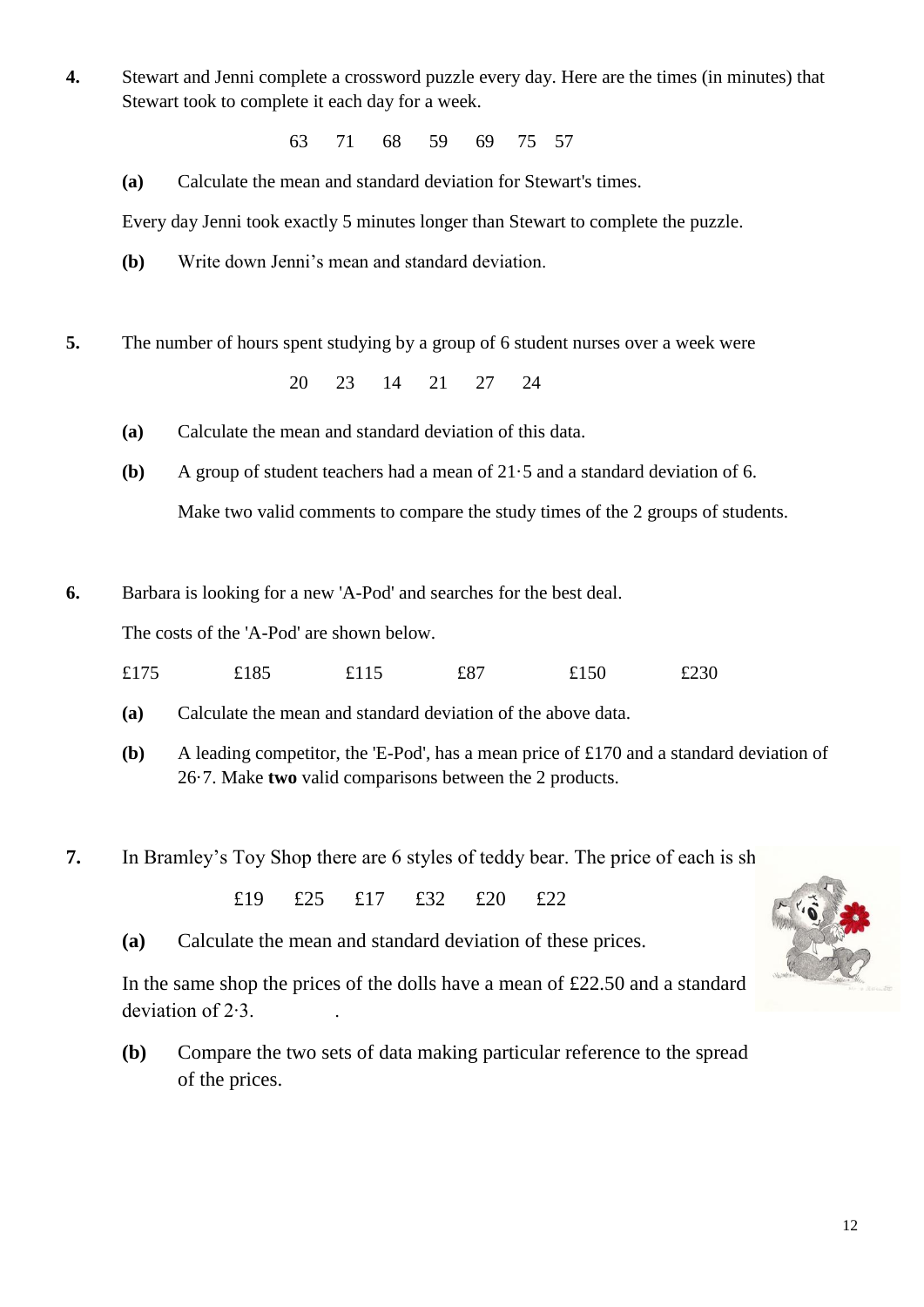# **EXAM QUESTIONS**

# **FORMING a LINEAR MODEL from a given SET of DATA**

1. A selection of the number of games won and the total points gained by teams in the Scottish Premier League were plotted on this scattergraph and the line of best fit was drawn. *P*



- **(a)** Find the equation of the line of best fit.
- **(b)** Use your equation to calculate the points gained by a team who won 27 matches.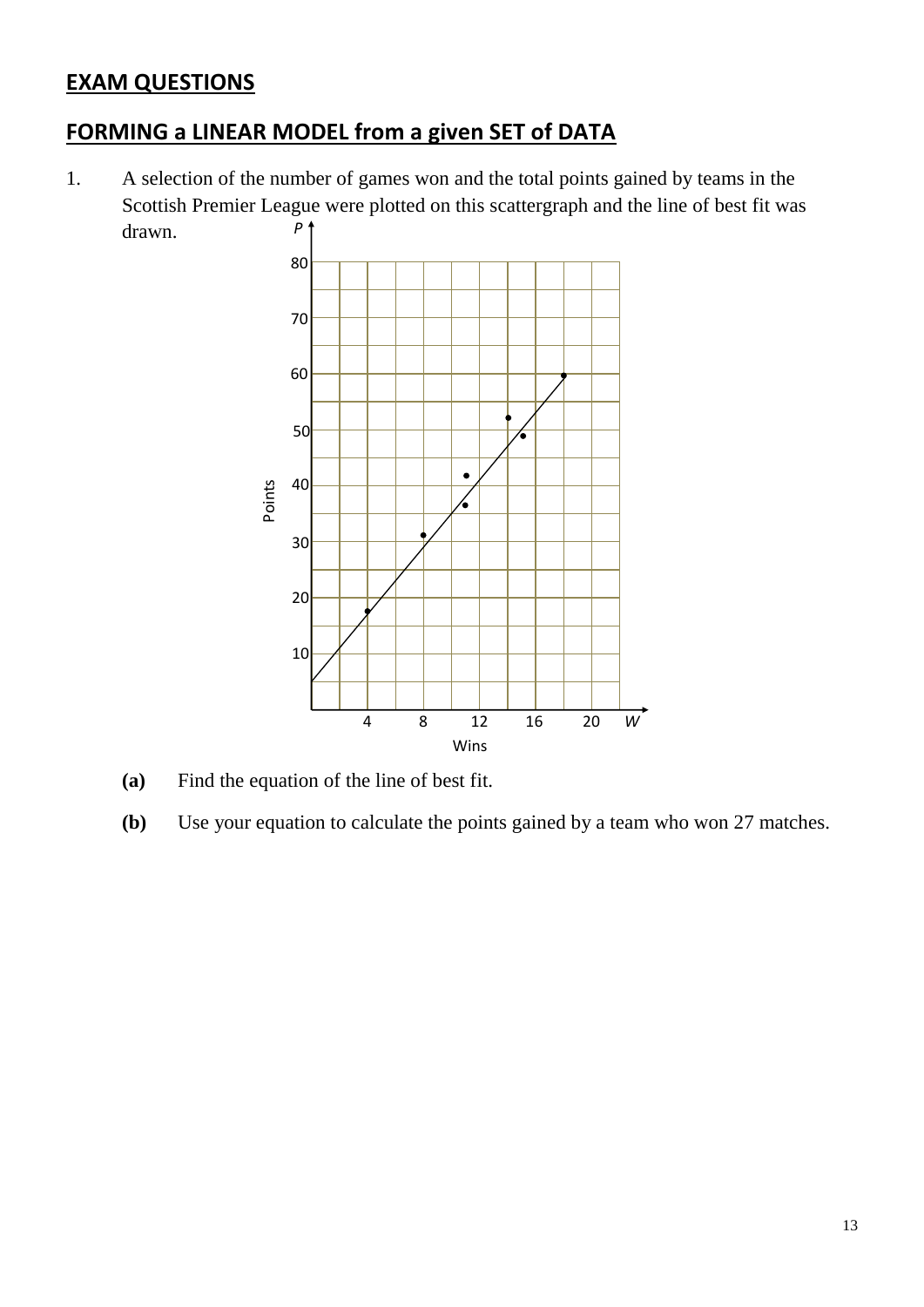**2.** The graph below shows the temperature and sales of ice cream for one week during the summer.



- **(a)** Make a copy of the graph and draw the line of best fit on it.
- **(b)** Find the equation of the best-fit line.
- **3.** The scattergraph shows the marks gained in Physics and Maths by a group of college students.



Which of the following statements best describes the correlation between the 2 sets of marks?

- A strong positive correlation
- B strong negative correlation
- C weak positive correlation
- D weak negative correlation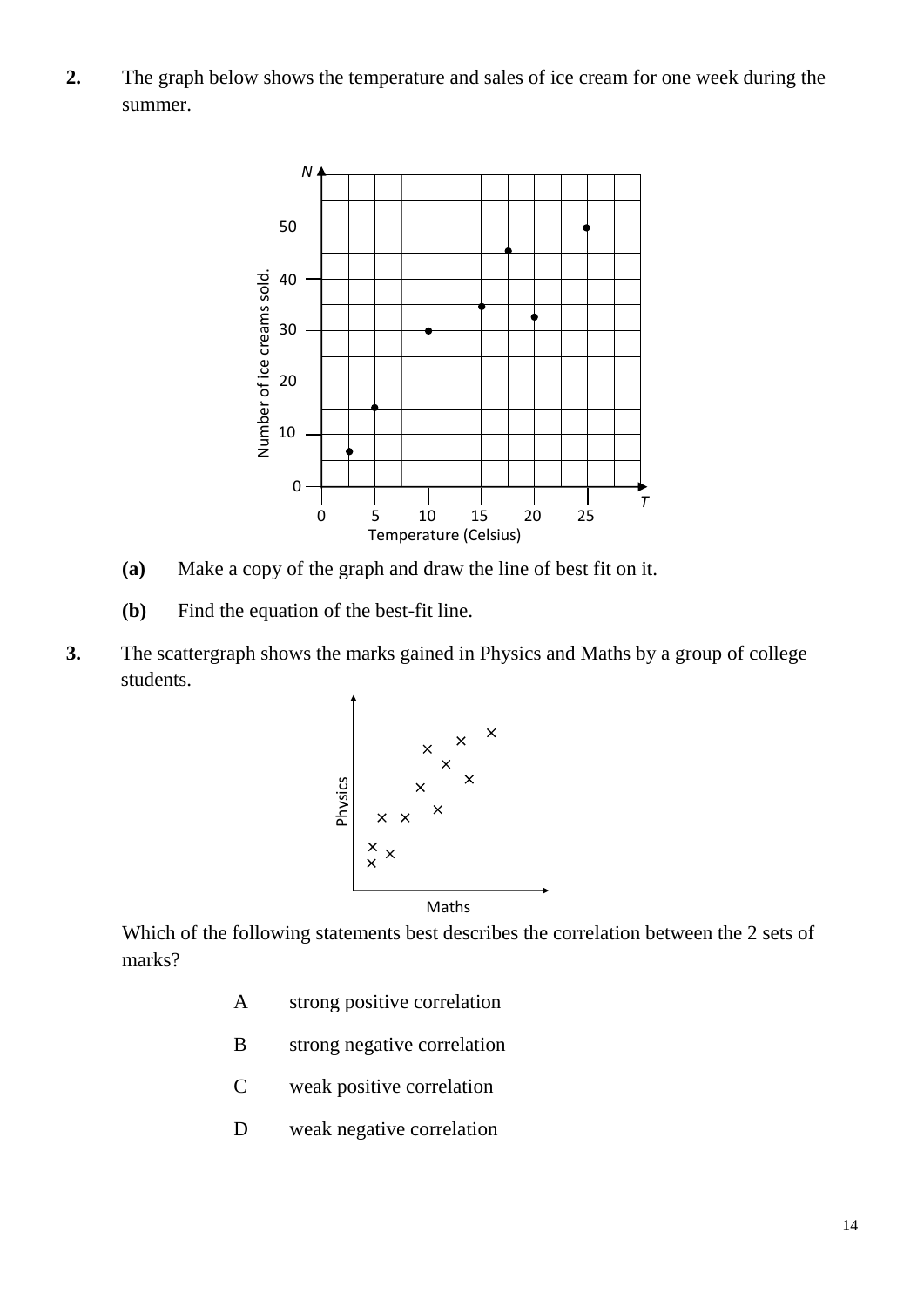**4.** A group of smokers were asked how many cigarettes they smoked in a day and how many chest infections they had suffered in the last ten years. The results are shown in the scattergraph with the line of best fit drawn.



- **(a)** Comment on the correlation between the 2 sets of data.
- **(b)** Find the equation of the line of best fit.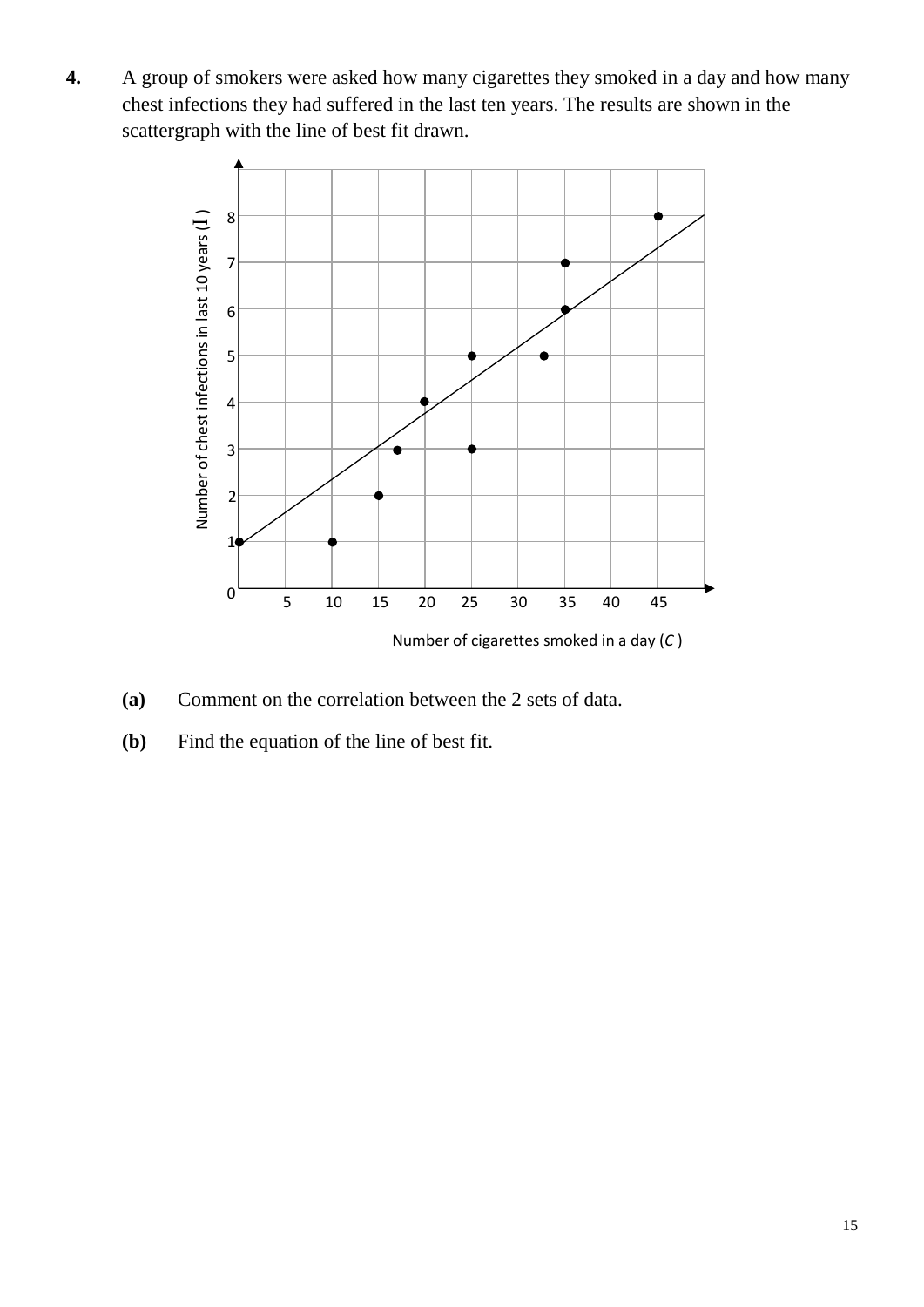**5.** The graph below shows the relationship between the number of hours (*h*) a swimmer trains per week and the number of races (*R*) they have won.



A best fitting straight line has been drawn.

- **(a)** Use information from the graph to find the equation of this line of best fit.
- **(b)** Use the equation to predict how many races a swimmer who trains 22 hours per week should win.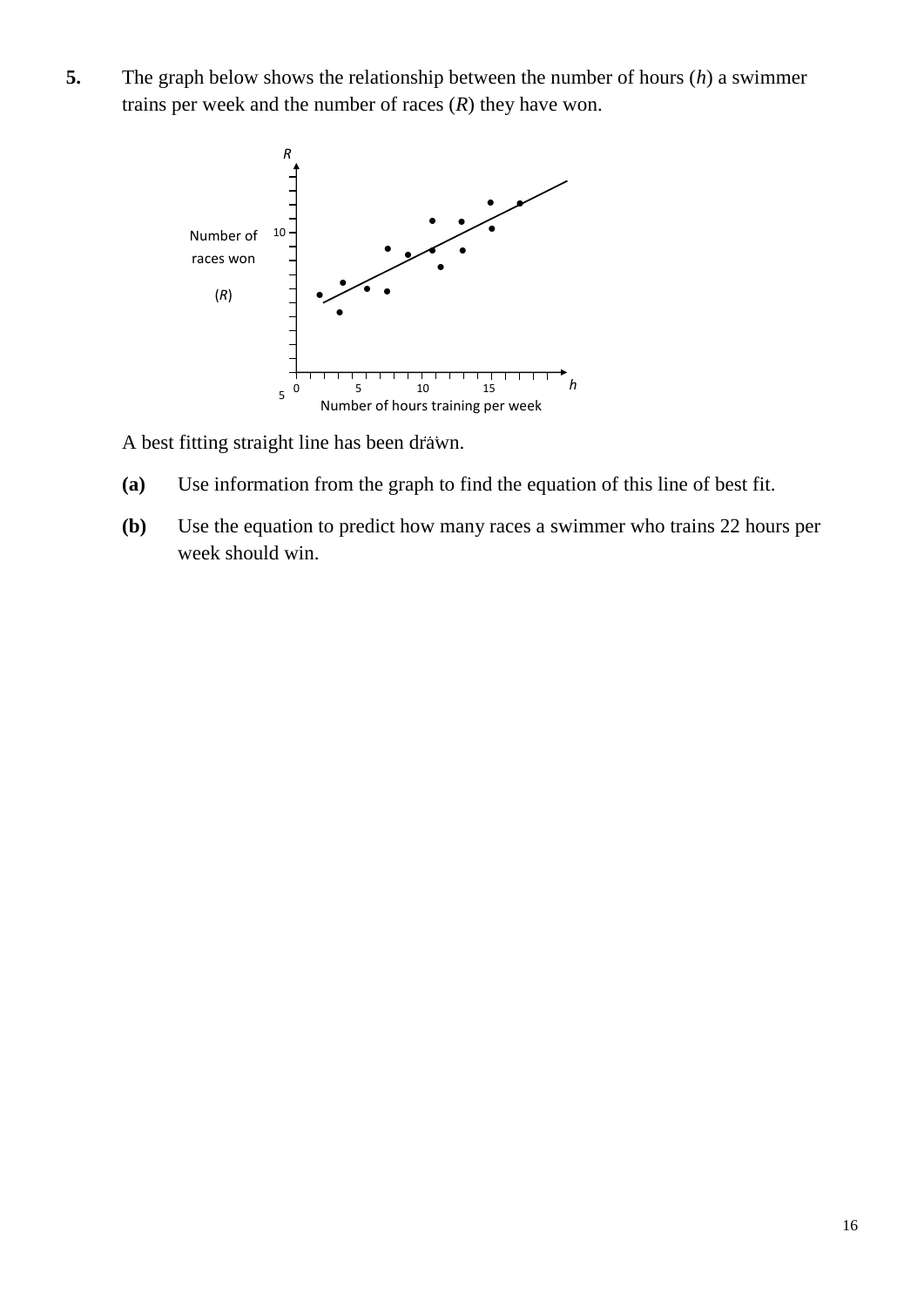## **REL 2.1 RECOGNISE and DETERMINE the EQNS of QUADRATICS from their GRAPHS**



**1**. Write down the equation of the graphs shown below, which have the form  $y = kx^2$ .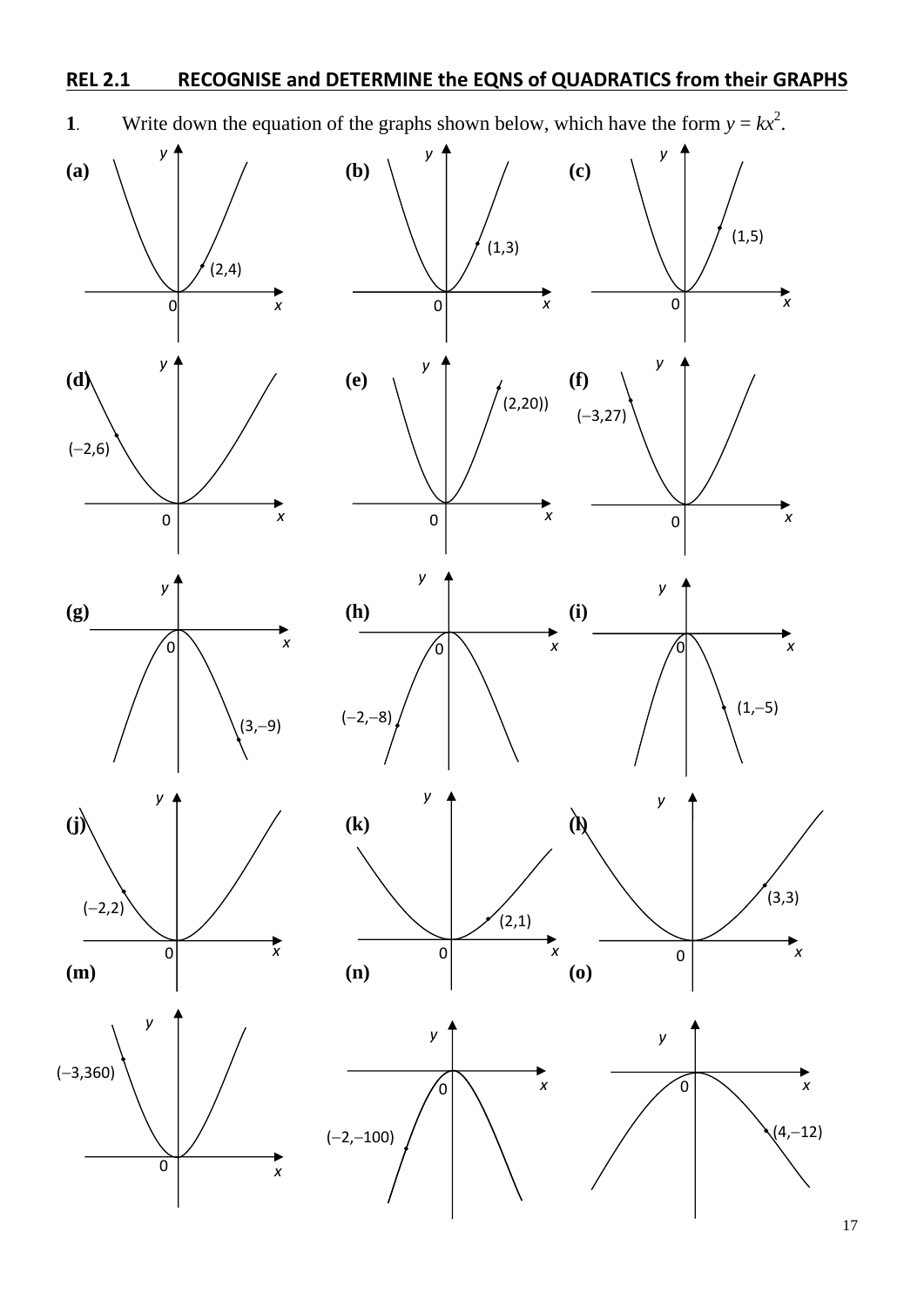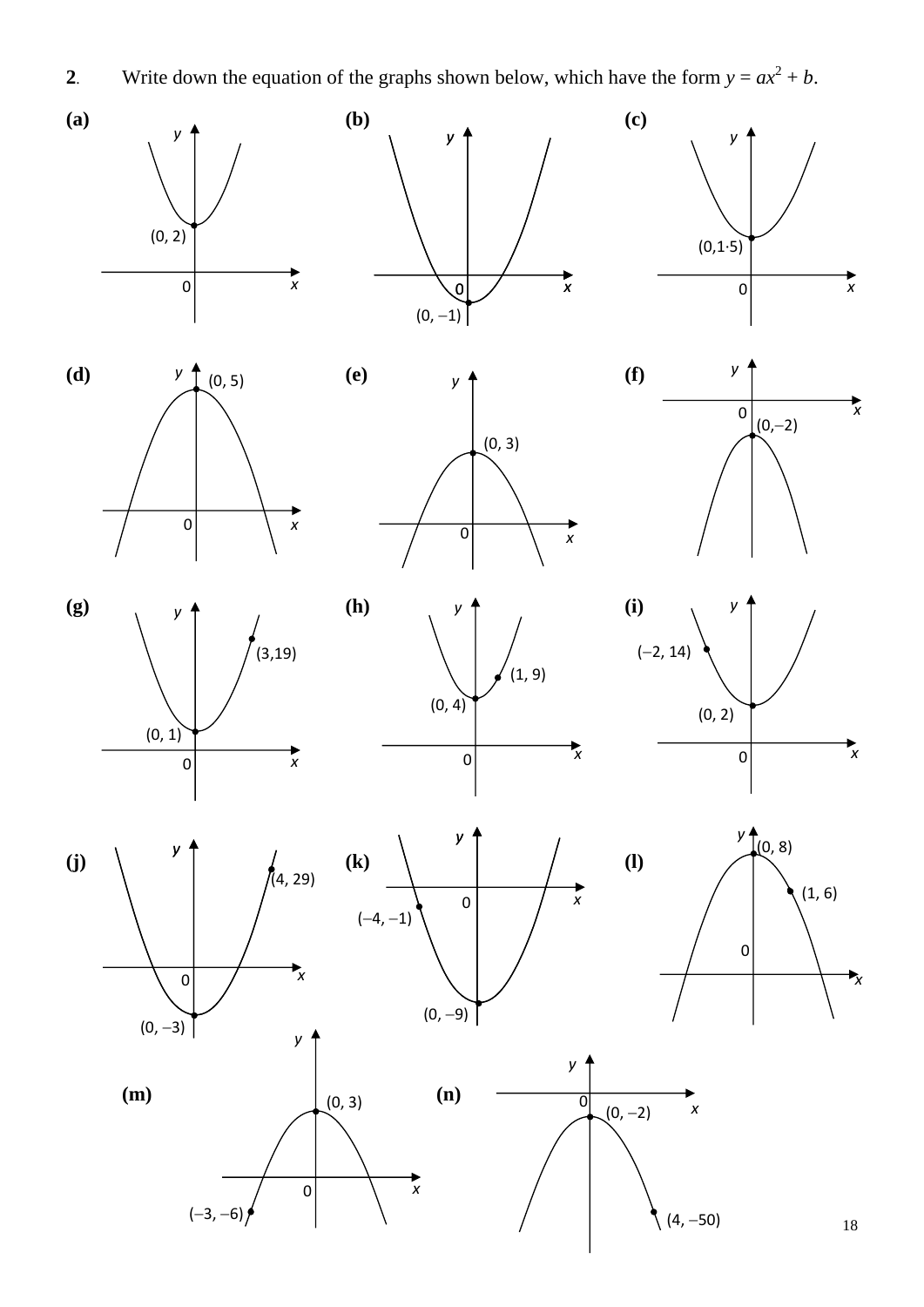

**3**. Write down the equation of the graphs shown below, which have the form  $y = (x + a)^2 + b$ .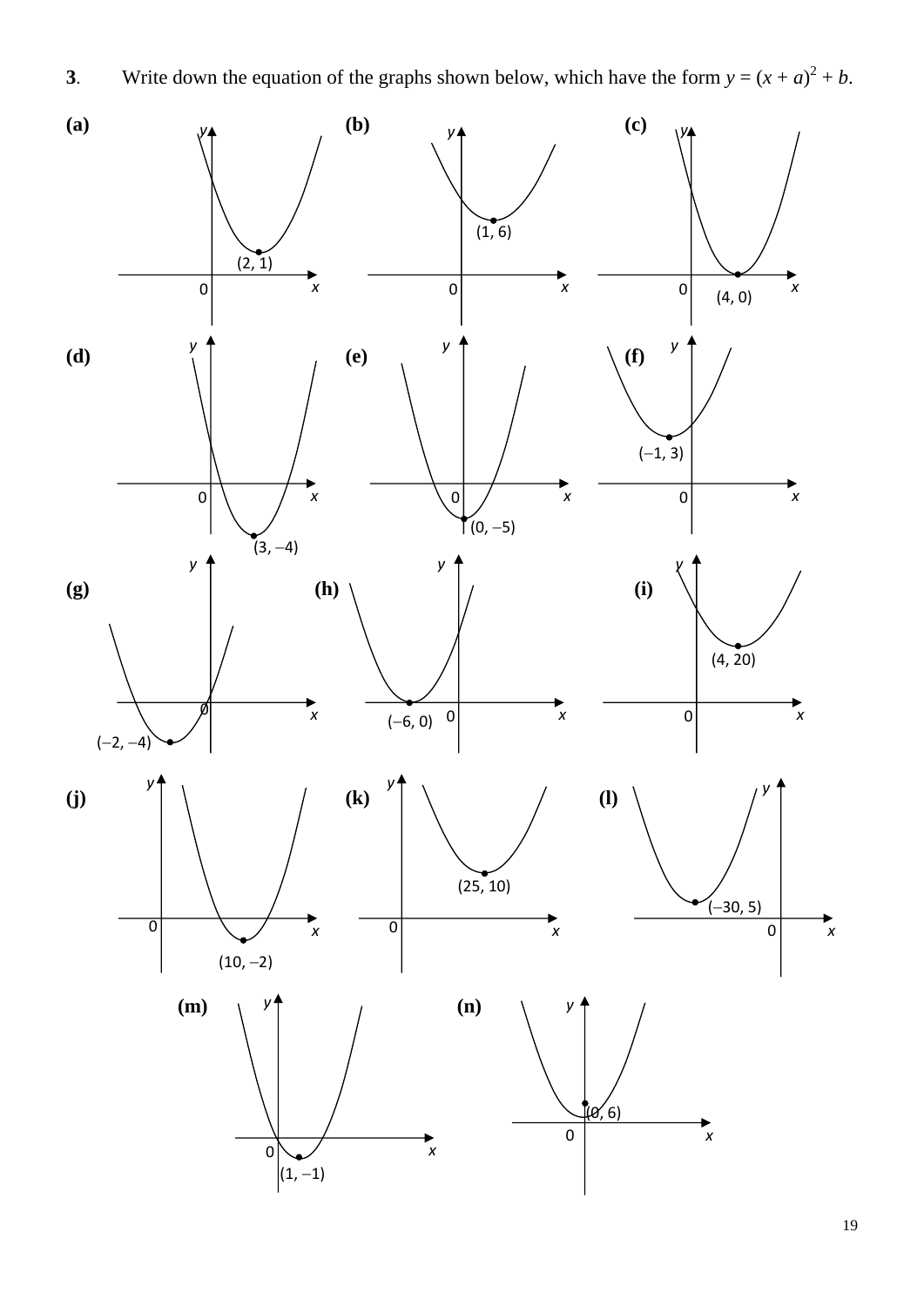## **REL 2.2 SKETCHING the GRAPH of a QUADRATIC FUNCTION**

## **1.** Sketch the graphs with the following equations

|  | (a) $y = (x-4)^2 + 1$ (b) $y = (x-2)^2 + 5$ (c) $y = (x-1)^2 + 7$                                      |                                                                                                 |
|--|--------------------------------------------------------------------------------------------------------|-------------------------------------------------------------------------------------------------|
|  | (d) $y = (x - 2)^2 - 3$ (e) $y = (x - 3)^2 - 4$ (f) $y = (x - 5)^2 - 2$                                |                                                                                                 |
|  | (g) $y = (x + 4)^2 + 6$ (h) $y = (x + 1)^2 + 5$ (i) $y = (x + 8)^2 + 1$                                |                                                                                                 |
|  |                                                                                                        | (j) $y = (x + 3)^2 - 1$ (k) $y = (x + \frac{1}{2})^2 - \frac{3}{4}$ (l) $y = (x + 0.5)^2 - 2.5$ |
|  |                                                                                                        | ( <b>m</b> ) $y = -(x-1)^2 + 4$ ( <b>n</b> ) $y = -(x+6)^2 + 3$ ( <b>o</b> ) $y = -(x+7)^2 - 2$ |
|  | ( <b>p</b> ) $y = (2 - x)^2 + 12$ ( <b>q</b> ) $y = (5 - x)^2 - 1$ ( <b>r</b> ) $y = (4 - x)^2 + 3.75$ |                                                                                                 |

# 2. Sketch the graphs with the following equations

| (a) $y=(x-1)(x-5)$       | <b>(b)</b> $y = (x-4)(x-2)$ <b>(c)</b> $y = (x-3)(x-7)$ |  |
|--------------------------|---------------------------------------------------------|--|
| (d) $y = (x - 6)(x - 8)$ | (e) $y = (x - 5)(x - 2)$ (f) $y = (x - 8)(x - 5)$       |  |
| (g) $y = (x + 2)(x + 3)$ | <b>(h)</b> $y = (x+5)(x+2)$ <b>(i)</b> $y = (x+4)(x+6)$ |  |
| (j) $y = (x + 3)(x + 4)$ | (k) $y = (x + 9)(x + 5)$ (l) $y = (x + 3)(x + 8)$       |  |

## **3.** Sketch the graphs with the following equations

| (a) $y = (x - 1)(x + 5)$ (b) $y = (3 + x)(7 - x)$ (c) $y = -(3 + x)(5 - x)$                  |  |
|----------------------------------------------------------------------------------------------|--|
| (d) $y = -(x + 8)(x-4)$ (e) $y = (x + 1)(x-7)$ (f) $y = (1 + x)(7 - x)$                      |  |
| (g) $y = -(x-3)(x+9)$ (h) $y = (x-10)(x+2)$ (i) $y = -(x-9)(x+7)$                            |  |
| (j) $y = -(x + 4)(x - 6)$ (k) $y = (1 + x)(1 - x)$ (l) $y = (x + 2)(x - 6)$                  |  |
| ( <b>m</b> ) $y = (x-3)(x+3)$ ( <b>n</b> ) $y = -(x-7)(x+1)$ ( <b>o</b> ) $y = -(x+10)(x-6)$ |  |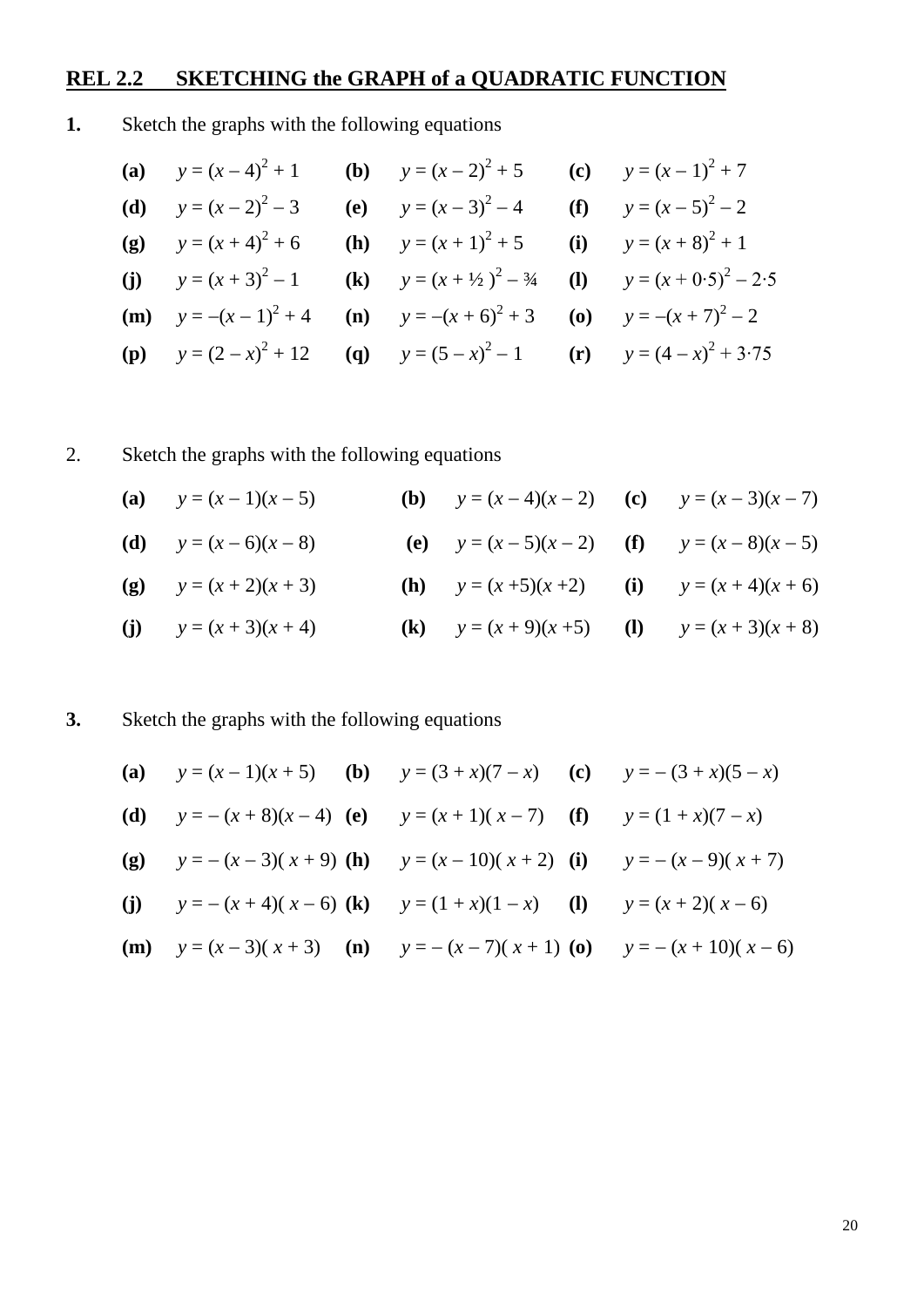#### **REL 2.3 IDENTIFYING FEATURES of a QUADRATIC FUNCTION**

- **1**. For each of the graphs below, write down **(i)** the turning point
- - **(ii)** its nature
	- and **(iii)** the equation of the axis of symmetry



# **2**. For each of the equations below, write down **(i)** the turning point

**(ii)** its nature

and **(iii)** the equation of the axis of

- (a)  $y = (x-4)^2 + 1$ **(b)**  $y = (x - 2)^2 + 5$
- **(d)**  $y = (x 2)^2 3$ (e)  $y = (x - 3)^2 - 4$
- **(g)**  $y = (x + 4)^2 + 6$ **(h)**  $y = (x + 1)^2 + 5$
- (i)  $y = (x + 3)^2 1$ **(k)**  $y = (x + \frac{1}{2})^2 - \frac{3}{4}$
- **(m)**  $y = -(x 1)^2 + 4$ **(n)**  $y = -(x+6)^2 + 3$
- **(p)**  $y = (2 x)^2$
- symmetry + 5 **(c)**  $y = (x - 1)^2 + 7$
- $-4$  (f)  $y=(x-5)^2-2$
- + 5 **(i)**  $y = (x+8)^2 + 1$ 
	- $-3/4$  **(l)**  $y = (x + 0.5)^2 2.5$
	- $+3$  **(o)**  $y = -(x + 7)^2 2$

+ 12 (q) 
$$
y = (5 - x)^2 - 1
$$
 (r)  $y = (4 - x)^2 + 3.75$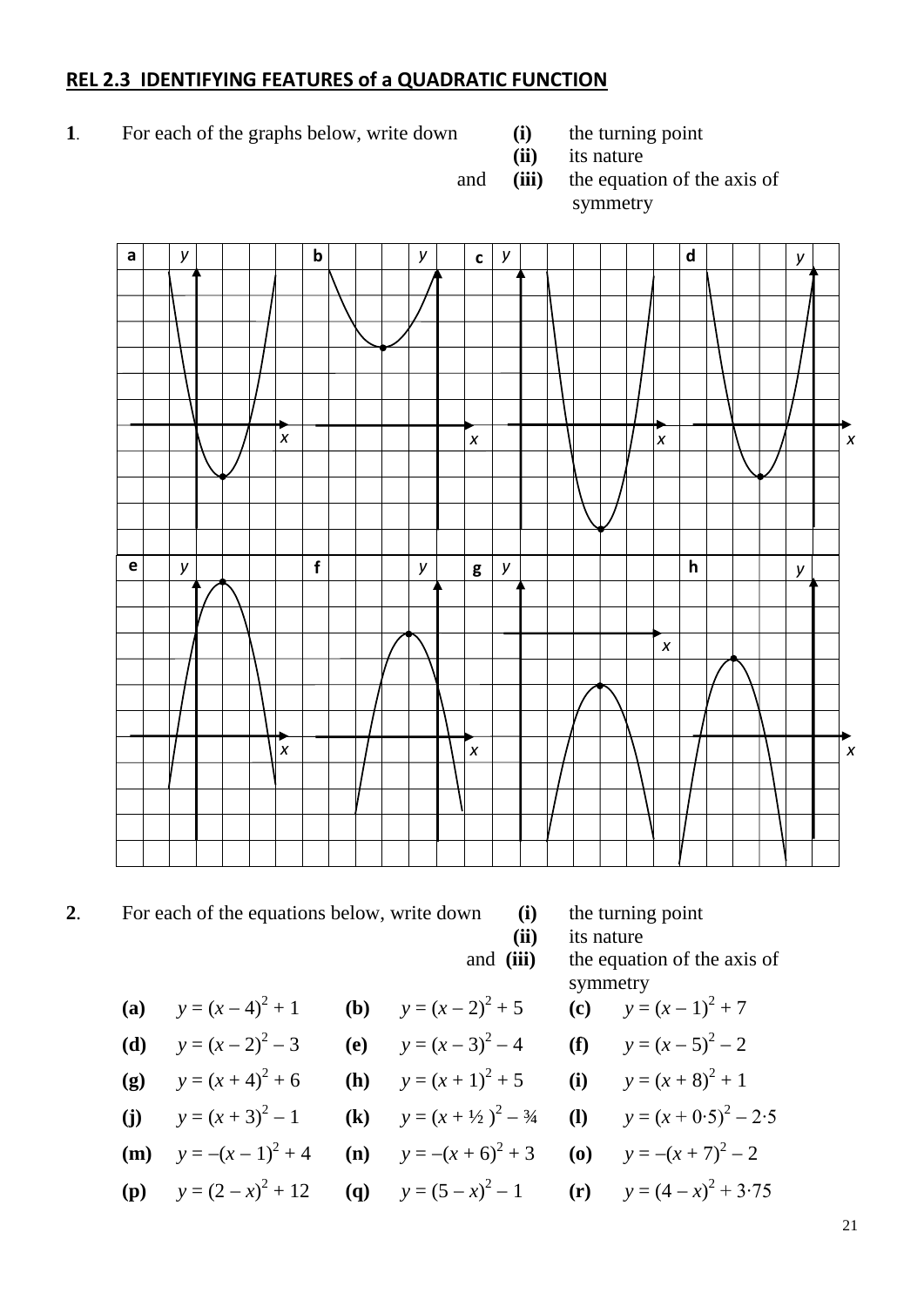## **APP 4.1 COMPARING DATA SETS QUARTILES and INTERQUARTILE RANGE**

| 1. |            | median                    | Q1                               | Q <sub>3</sub> | <b>SIR</b>                                                     | 2.                   |     | median                      | Q1                                                                                             | Q <sub>3</sub> | <b>SIR</b>   |
|----|------------|---------------------------|----------------------------------|----------------|----------------------------------------------------------------|----------------------|-----|-----------------------------|------------------------------------------------------------------------------------------------|----------------|--------------|
|    | (a)        | $\tau$                    | $\overline{4}$                   | 12             | $8\,$                                                          |                      | (a) | 56                          | 50                                                                                             | 61             | 11           |
|    | (b)        | 33                        | 30                               | 37             | $\boldsymbol{7}$                                               |                      | (b) | 26                          | 16                                                                                             | 34             | 18           |
|    | (c)        | 22                        | 19                               | 25             | 6                                                              |                      | (c) | 165                         | 152.5                                                                                          | 169            | 16.5         |
|    | (d)        | $\sqrt{2}$                | $\boldsymbol{0}$                 | $\mathfrak{Z}$ | 3                                                              |                      | (d) | $\ensuremath{\mathfrak{Z}}$ | $\mathbf{1}$                                                                                   | $\overline{4}$ | 3            |
|    | <b>(e)</b> | 4·0                       | $2.8$                            | $5·1$          | $2.3$                                                          |                      | (e) | 128.5                       | 115                                                                                            | 157.5          | 42.5         |
|    | (f)        | 0.275                     | 0.185                            | 0.305          | 0.12                                                           |                      | (f) | 63                          | 50                                                                                             | 70.5           | 20.5         |
|    | (g)        | 139                       | 136                              | 142            | 6                                                              |                      | (g) | 180                         | 166                                                                                            | 187            | 21           |
|    | (h)        | 382                       | 376                              | 387            | 11                                                             |                      | (h) | 346                         | 317                                                                                            | 363            | 46           |
|    | (i)        | 67                        | 59                               | 83.5           | 24.5                                                           |                      | (i) | $0.9$                       | 0.6                                                                                            | $1·1$          | 0.5          |
|    | (j)        | 14                        | 11                               | 16             | 5                                                              |                      | (j) | 11                          | 10                                                                                             | 13.5           | 3.5          |
| 1. |            | <b>STANDARD DEVIATION</b> | (a)                              | (b)            | (c)                                                            | (d)                  |     | <b>(e)</b>                  | (f)                                                                                            | (g)            | ( <b>h</b> ) |
|    |            | mean                      | 20.3                             | 302            | 14.99                                                          | 87                   |     | 62.8                        | 4.45                                                                                           | 0.23           | 39.6         |
|    | ${\rm SD}$ |                           | 0.95                             | 3.19           | 0.19                                                           | 1.49                 |     | 22.9                        | 0.30                                                                                           | 0.13           | 1.17         |
| 2. |            | 3.44, 1.72                |                                  |                |                                                                |                      |     |                             |                                                                                                |                |              |
| 3. |            |                           |                                  |                | line A $27, 0.55$ ; line B $27, 0.19$ ; line B more consistent |                      |     |                             |                                                                                                |                |              |
| 4. |            | 106, $16-7$               |                                  |                |                                                                |                      |     |                             |                                                                                                |                |              |
| 5. | 21, 3.6    |                           |                                  |                |                                                                |                      |     |                             |                                                                                                |                |              |
| 6. |            |                           | John 73, $1.04$ ; Joe 72, $5.20$ |                |                                                                |                      |     |                             | Joe has lower mean score but John has better overall<br>performance (lower standard deviation) |                |              |
| 7. |            |                           | Dec 3313, 1025; Mar 2352, 565    |                |                                                                | variation in takings |     |                             | December has higher mean takings but March has less                                            |                |              |
| 8. |            |                           | 6C1 21.5, 1.26; 6C2 21.5, 2.88   |                |                                                                |                      |     |                             | Same average but 6C1 has lower SD so less spread out.                                          |                |              |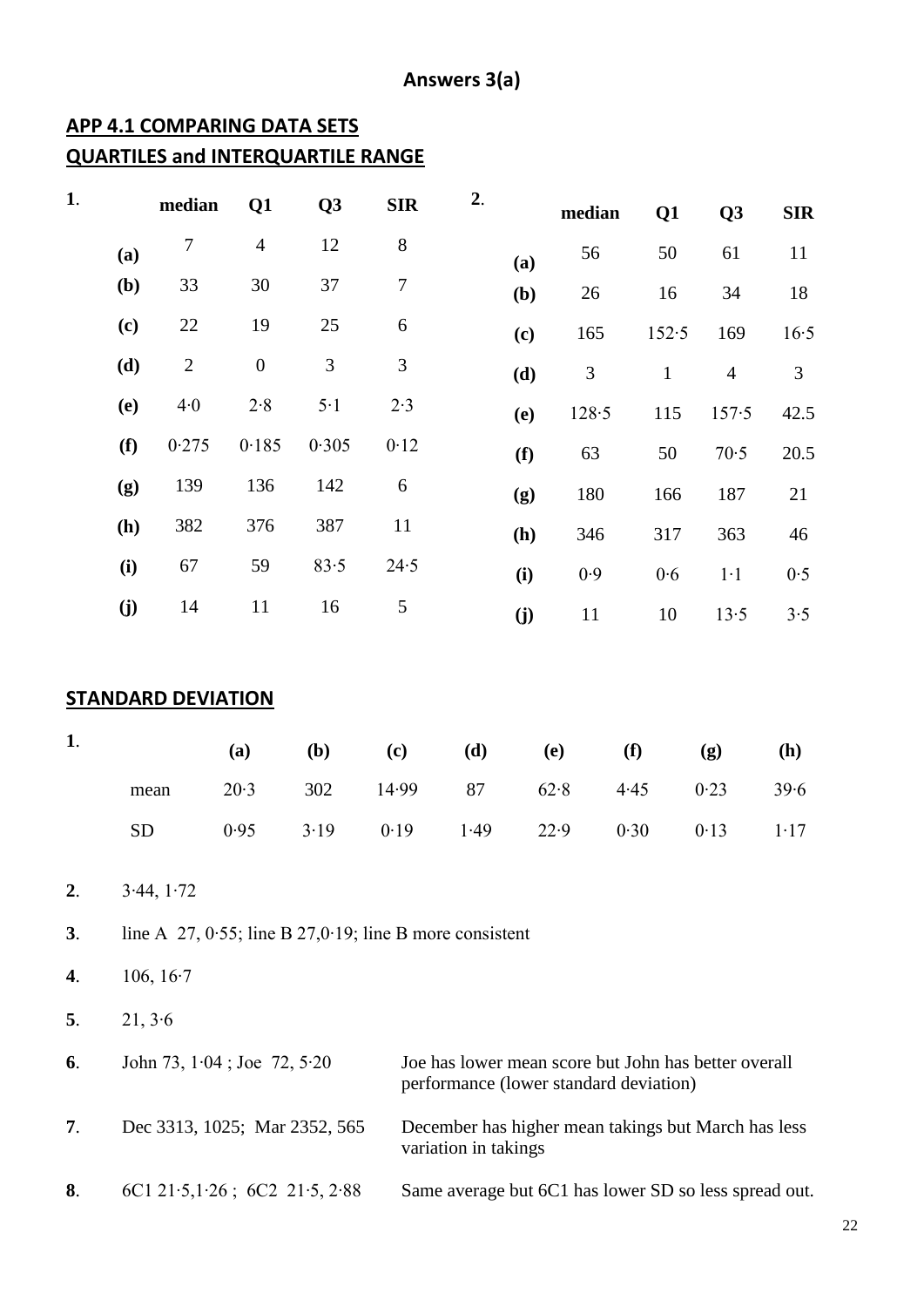## **APP 4.2 FORMING a LINEAR MODEL from a given SET of DATA**

| 1. | (a)                                                                                                                                                                                        | no relation               |  |                               | <b>(b)</b>                                                                                                                       | positive                          |                                |     | (c) | negative |  |  |
|----|--------------------------------------------------------------------------------------------------------------------------------------------------------------------------------------------|---------------------------|--|-------------------------------|----------------------------------------------------------------------------------------------------------------------------------|-----------------------------------|--------------------------------|-----|-----|----------|--|--|
| 2. | <b>(a)</b><br><b>(b)</b><br>(c)                                                                                                                                                            | no relation               |  |                               | positive correlation (more rain – more people buy umbrellas)<br>negative correlation (the faster you go, the less time it takes) |                                   |                                |     |     |          |  |  |
| 3. | (a)                                                                                                                                                                                        | yes                       |  | (b) yes, but not strong $(c)$ |                                                                                                                                  |                                   |                                | yes | (d) | no       |  |  |
| 4. |                                                                                                                                                                                            | student's best fit lines  |  |                               |                                                                                                                                  |                                   |                                |     |     |          |  |  |
| 5. | Answers will vary depending on where line is drawn<br>(a) $y = 1.67x + 3.3$ (b) $y = 0.4x + 1.5$<br>(c) $y = 1.2x - 6$<br>(f) $y = -0.25x + 7$<br>(d) $y = -1.5x + 9$ (e) $y = -1.5x + 12$ |                           |  |                               |                                                                                                                                  |                                   |                                |     |     |          |  |  |
| 6. | $H = 0.6D + 0.7, 1.6$                                                                                                                                                                      |                           |  |                               | 7. $y = 3.8x + 6$                                                                                                                |                                   |                                |     |     |          |  |  |
|    |                                                                                                                                                                                            | 8. $l = 0.9F + 2.2, 6.25$ |  |                               |                                                                                                                                  | 9. $C = -2T + 67$ , $62^{\circ}C$ |                                |     |     |          |  |  |
|    | 10. $S = 7T$ , 70 mph                                                                                                                                                                      |                           |  |                               |                                                                                                                                  |                                   | 11. $C = 1.1m + 177$ , £215.50 |     |     |          |  |  |
|    |                                                                                                                                                                                            |                           |  |                               |                                                                                                                                  |                                   |                                |     |     |          |  |  |

**12.** R =  $-0.35V + 0.61$ , 0⋅3

## **EXAM QUESTIONS**

#### **MEAN and STANDARD DEVIATION**

| 1. | <b>(a)</b> | 40.7g, 3.6     | (b)          | $140.7g$ , $3.6$                                                                                                    |
|----|------------|----------------|--------------|---------------------------------------------------------------------------------------------------------------------|
| 2. | (a)        | 7.55; 0.44     | ( <b>b</b> ) | slightly higher mean so slower times on average in 2nd race<br>higher SD so times are less consistent than 1st race |
| 3. | (a)        | 80 $kg$ , 12.2 | <b>(b)</b>   | on average weight is less and less spread out                                                                       |
|    |            |                |              |                                                                                                                     |
| 4. | (a)        | 66; 6.56       | ( <b>b</b> ) | 71:6.56                                                                                                             |
| 5. | (a)        | 21.5; 4.42     | ( <b>b</b> ) | On average study times same but teachers are more varied                                                            |
| 6. | (a)        | £157, 51.3     | ( <b>b</b> ) | on average E-Pod more expensive and less spread out                                                                 |
| 7. | (a)        | £22.50, 5.4    | (b)          | prices of dolls are less spread out than teddies                                                                    |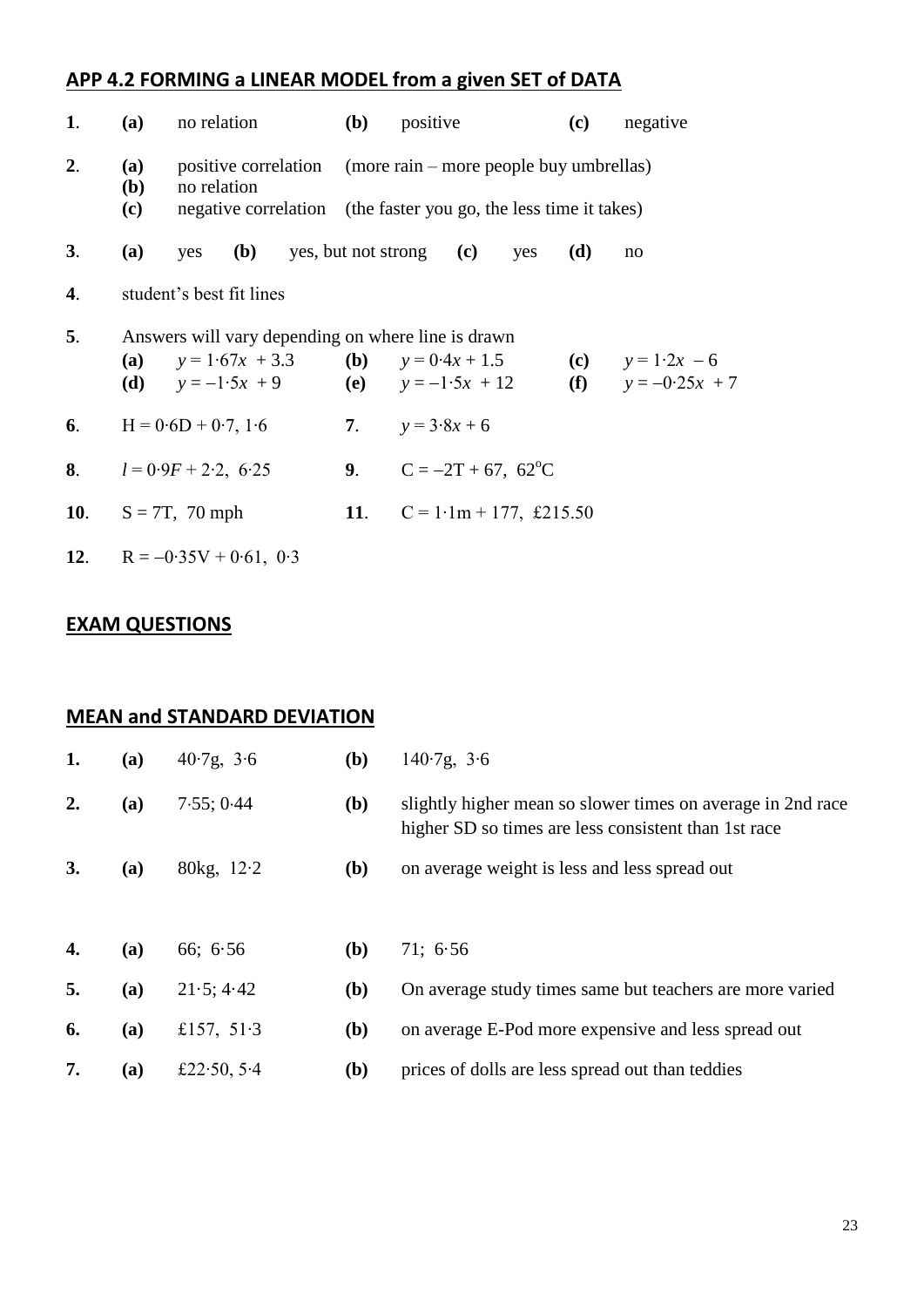## **FORMING a LINEAR MODEL from a given SET of DATA**

- **1. (a)**  $P = 3W + 5$ **(b)** 6 points
- **2.** Answers depend on line drawn
- **3.** A strong positive correlation.
- **4. (a)** strong positive correlation **(b)**  $I = 1/7C + 1$
- **5. (a)**  $R = \frac{1}{2}h + 4$  **(b)** 15

| <b>REL 2.1</b> |     |                                                                                            |  |                            |                            |     | RECOGNISE and DETERMINE the EQNS of QUADRATICS from their GRAPHS |
|----------------|-----|--------------------------------------------------------------------------------------------|--|----------------------------|----------------------------|-----|------------------------------------------------------------------|
| 1.             | (a) | $y = x^2$ (b) $y = 3x^2$ (c) $y = 5x^2$ (d)                                                |  |                            |                            |     | $y = 1.5x^2$                                                     |
|                |     | (e) $y = 5x^2$ (f) $y = 3x^2$ (g) $y = -x^2$ (h) $y = -2x^2$                               |  |                            |                            |     |                                                                  |
|                |     | (i) $y = -5x^2$ (j) $y = \frac{1}{2}x^2$ (k) $y = \frac{1}{4}x^2$ (l) $y = \frac{1}{3}x^2$ |  |                            |                            |     |                                                                  |
|                | (m) | $y = 40x^2$ (n) $y = -25x^2$ (o) $y = -\frac{3}{4}x^2$                                     |  |                            |                            |     |                                                                  |
| 2.             | (a) | $y = x^2 + 2$ (b) $y = x^2 - 1$ (c) $y = x^2 + 1.5$ (d) $y = -x^2 + 5$                     |  |                            |                            |     |                                                                  |
|                |     | (e) $y = -x^2 + 3$ (f) $y = -x^2 - 2$ (g) $y = 2x^2 + 1$ (h) $y = 5x^2 + 4$                |  |                            |                            |     |                                                                  |
|                |     | (i) $y = 3x^2 + 2$ (j) $y = 2x^2 - 3$ (k) $y = \frac{1}{2}x^2 - 9$ (l) $y = -2x^2 + 8$     |  |                            |                            |     |                                                                  |
|                | (m) | $y = -x^2 + 3$ (n) $y = -3x^2 - 2$                                                         |  |                            |                            |     |                                                                  |
| 3.             | (a) | $y=(x-2)^2+1$ (b) $y=(x-1)^2+6$ (c) $y=(x-4)^2$                                            |  |                            |                            |     |                                                                  |
|                | (d) | $y = (x-3)^2 - 4$                                                                          |  | (e) $y = x^2 - 5$          |                            | (f) | $y=(x+1)^2+3$                                                    |
|                |     | (g) $y=(x+2)^2-4$                                                                          |  |                            | ( <b>h</b> ) $y = (x+6)^2$ | (i) | $y=(x-4)^2+20$                                                   |
|                |     | (j) $y=(x-10)^2-2$ (k) $y=(x-25)^2+10$                                                     |  |                            |                            |     | (1) $y = (x+30)^2 + 5$                                           |
|                |     | ( <b>m</b> ) $y = (x-1)^2 - 1$                                                             |  | ( <b>n</b> ) $y = x^2 + 6$ |                            |     |                                                                  |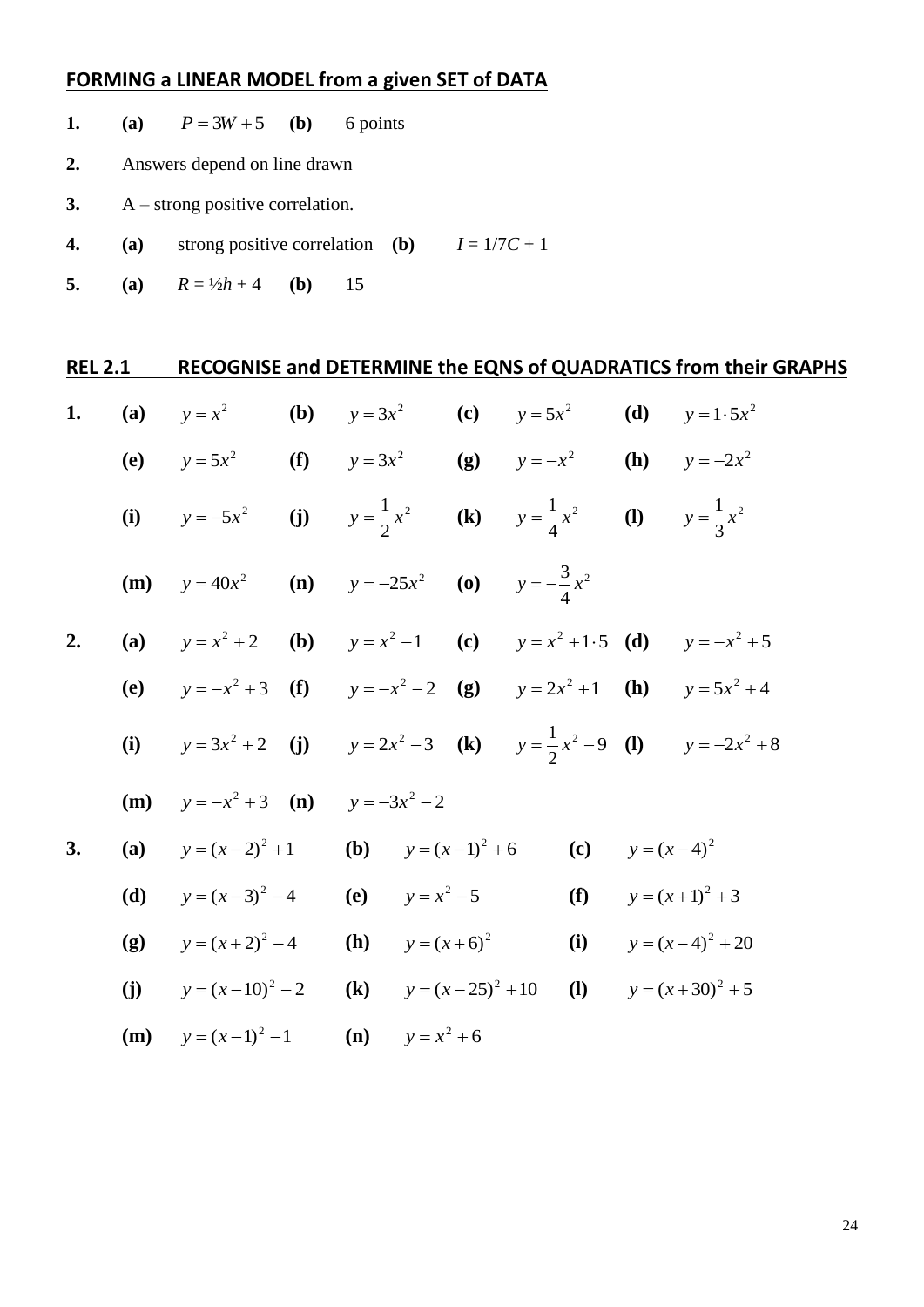#### **REL 2.2 SKETCHING a QUADRATIC FUNCTION**

**1.** Graphs should show the following:

- **(a)** Turning point  $(4, 1)$ ; minimum;  $v$  intercept  $(0, 17)$
- **(b)** Turning point  $(2, 5)$ ; minimum;  $y$  intercept  $(0, 9)$
- **(c)** Turning point  $(1, 7)$ ; minimum;  $y$  intercept  $(0, 8)$
- **(d)** Turning point  $(2, -3)$ ; minimum;  $y$  intercept  $(0, 1)$
- **(e)** Turning point  $(3, -4)$ ; minimum;  $y$  intercept  $(0, 5)$
- **(f)** Turning point  $(5, -2)$ ; minimum;  $y$  intercept  $(0, 23)$
- **(g)** Turning point  $(-4, 6)$ ; minimum;  $y$  intercept  $(0, 22)$
- **(h)** Turning point  $(-1, 5)$ ; minimum;  $y$  intercept  $(0, 6)$
- **(i)** Turning point  $(-8, 1)$ ; minimum;  $y$  intercept  $(0, 65)$
- (j) Turning point  $(-3, -1)$ ; minimum;  $y$  intercept  $(0, 8)$
- **(k)** Turning point  $(-\frac{1}{2}, -\frac{3}{4})$ ; minimum;  $y$  intercept  $(0, -\frac{1}{2})$
- **(l)** Turning point (–0∙5, –2∙5); minimum; *y* intercept (0, –2∙25)
- (**m**) Turning point  $(1, 4)$ ; maximum;  $y$  intercept  $(0, 3)$
- **(n)** Turning point  $(-6, 3)$ ; maximum;  $y$  intercept  $(0, -33)$
- **(o)** Turning point  $(-7, -2)$ ; maximum;  $y$  intercept  $(0, -51)$
- **(p)** Turning point (2, 12); minimum; *y* intercept (0, 16)
- **(q)** Turning point  $(5, -1)$ ; minimum;  $y$  intercept  $(0, 24)$
- **(p)** Turning point (4, 3∙75); minimum; *y* intercept (0, 19∙75)
- **2.** Graphs should all be minimum T.P. and show the following points:
	- (a)  $(1, 0), (5, 0)$  and  $(3, -4)$  <br>(b)  $(2, 0), (4, 0)$  and  $(3, -1)$
	- **(c)**  $(3, 0), (7, 0)$  and  $(5, -4)$  **(d)**  $(6, 0), (8, 0)$  and  $(7, -4)$
	- **(e)** (2, 0), (5, 0) and (3∙5, –2∙25) **(f)** (5, 0), (8, 0) and (6∙5, –2∙25)
	- **(g)** (–2, 0), (–3, 0) and (–2∙5, –0∙25 ) **(h)** (–2, 0), (–5, 0) and (–3∙5, –2∙25 )
	- (i)  $(-4, 0)$ ,  $(-6, 0)$  and  $(-5, -1)$  (**j)**  $(-3, 0)$ ,  $(-4, 0)$  and  $(-3.5, -0.25)$
	- **(k)**  $(-9, 0)$ ,  $(-5, 0)$  and  $(-7, -4)$  **(l)**  $(-8, 0)$ ,  $(-3, 0)$  and  $(-5.5, -6.25)$